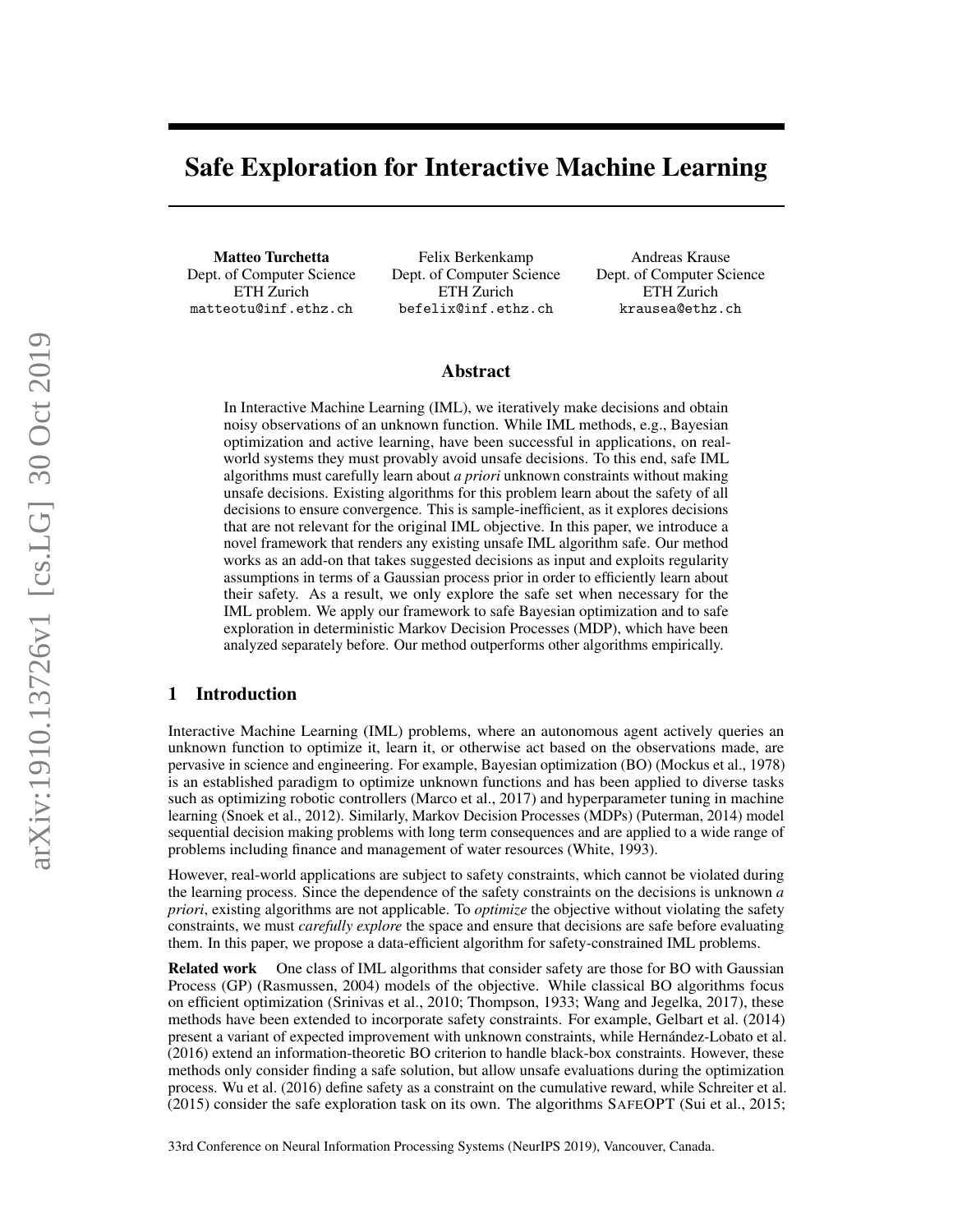<span id="page-1-0"></span>

Figure 1: Existing algorithms for safe [IML](#page-0-0) aim to expand the safe set  $\bar{S}^p$  (green shaded) in Fig. [1a](#page-1-0) by evaluating decisions on the boundary of the pessimistic safe set (dark green shaded). This can be inefficient: to solve the safe BO problem in Fig. [1b,](#page-1-0) STAGEOPT evaluates decisions (green crosses, histogram) close to the safety constraint  $q(\cdot) > 0$  (black dashed), even though the maximum (black cross) is known to be safe. In contrast, our method uses decisions  $\mathbf{x}_i^*$  from existing *unsafe* [IML](#page-0-0) algorithms (oracle) within the optimistic safe set  $\bar{S}^{o,\epsilon}_t$  (blue shaded, Fig. [1a\)](#page-1-0). It can then use any heuristic to select learning targets  $A_t$  (blue cross) that are informative about the safety of  $\mathbf{x}_i^*$  and learns about them efficiently within  $G_t \subseteq \bar{S}_t^p$  (blue shaded region). Since this method only learns about the safe set when necessary, we evaluate more close-to-optimal decisions in Fig. [1c.](#page-1-0)

[Berkenkamp et al., 2016\)](#page-9-6) and STAGEOPT [\(Sui et al., 2018\)](#page-10-8) both guarantee safety of the exploration and near-optimality of the solution. However, they treat the exploration of the safe set as a proxy objective, which leads to sample-inefficient exploration as they explore the entire safe set, even if this is not necessary for the optimization task, see the evaluation counts (green) in Fig. [1b](#page-1-0) for an example.

Safety has also been investigated in [IML](#page-0-0) problems in directed graphs, where decisions have long-term effects in terms of safety. [Moldovan and Abbeel](#page-9-7) [\(2012\)](#page-9-7) address this problem in the context of discrete MDPs by optimizing over ergodic policies, i.e., policies that are able to return to a known set of safe states with high probability. However, they do not provide exploration guarantees. [Biyik et al.](#page-9-8) [\(2019\)](#page-9-8) study the ergodic exploration problem in discrete and deterministic MDPs with unknown dynamics and noiseless observations. [Turchetta et al.](#page-10-9) [\(2016\)](#page-10-9) investigate the ergodic exploration problem subject to unknown external safety constraints under the assumption of known dynamics by imposing additional ergodicity constraints on the SAFEOPT algorithm. [Wachi et al.](#page-10-10) [\(2018\)](#page-10-10) compute approximately optimal policies in the same context but do not actively learn about the constraint. In continuous domains, safety has been investigated by, for example, [Akametalu et al.](#page-9-9) [\(2014\)](#page-9-9); [Koller](#page-9-10) [et al.](#page-9-10) [\(2018\)](#page-9-10). While these methods provide safety guarantees, current exploration guarantees rely on uncertainty sampling on a discretized domain [\(Berkenkamp et al., 2017\)](#page-9-11). Thus, their analysis can benefit from the more efficient, goal-oriented exploration introduced in this paper.

Contribution In this paper, we introduce the Goal Oriented Safe Exploration algorithm, GOOSE; a novel framework that works as an add-on to existing [IML](#page-0-0) algorithms and renders them safe. Given a possibly unsafe suggestion by an [IML](#page-0-0) algorithm, it safely and efficiently learns about the safety of this decision by exploiting continuity properties of the constraints in terms of a GP prior. Thus, unlike previous work, GOOSE only learns about the safety of decisions relevant for the [IML](#page-0-0) problem. We analyze our algorithm and prove that, with high probability, it only takes safe actions while learning about the safety of the suggested decisions. On safe BO problems, our algorithm leads to a bound on a natural notion of safe cumulative regret when combined with a no-regret BO algorithm. Similarly, we use our algorithm for the safe exploration in deterministic MDPs. Our experiments show that GOOSE is significantly more data-efficient than existing methods in both settings.

### <span id="page-1-1"></span>2 Problem Statement and Background

In [IML,](#page-0-0) an agent iteratively makes decisions and observes their consequences, which it can use to make better decisions over time. Formally, at iteration i, the agent  $\mathcal{O}_i$  uses the previous  $i - 1$ observations to make a new decision  $\mathbf{x}_i^* = \mathcal{O}_i(\mathcal{D}_i)$  from a finite decision space  $\mathcal{D}_i \subseteq \mathcal{D} \subseteq \mathbb{R}^d$ . It then observes a noisy measurement of the unknown objective function  $f : \mathcal{D} \to \mathbb{R}$  and uses the new information in the next iteration. This is illustrated in the top-left corner (blue shaded) of Fig. [2.](#page-2-0) Depending on the goal of the agent, this formulation captures a broad class of problems and many solutions to these problems have been proposed. For example, in *Bayesian optimization* the agent aims to find the global optimum  $\max_{x} f(x)$  [\(Mockus et al., 1978\)](#page-9-0). Similarly, in active learning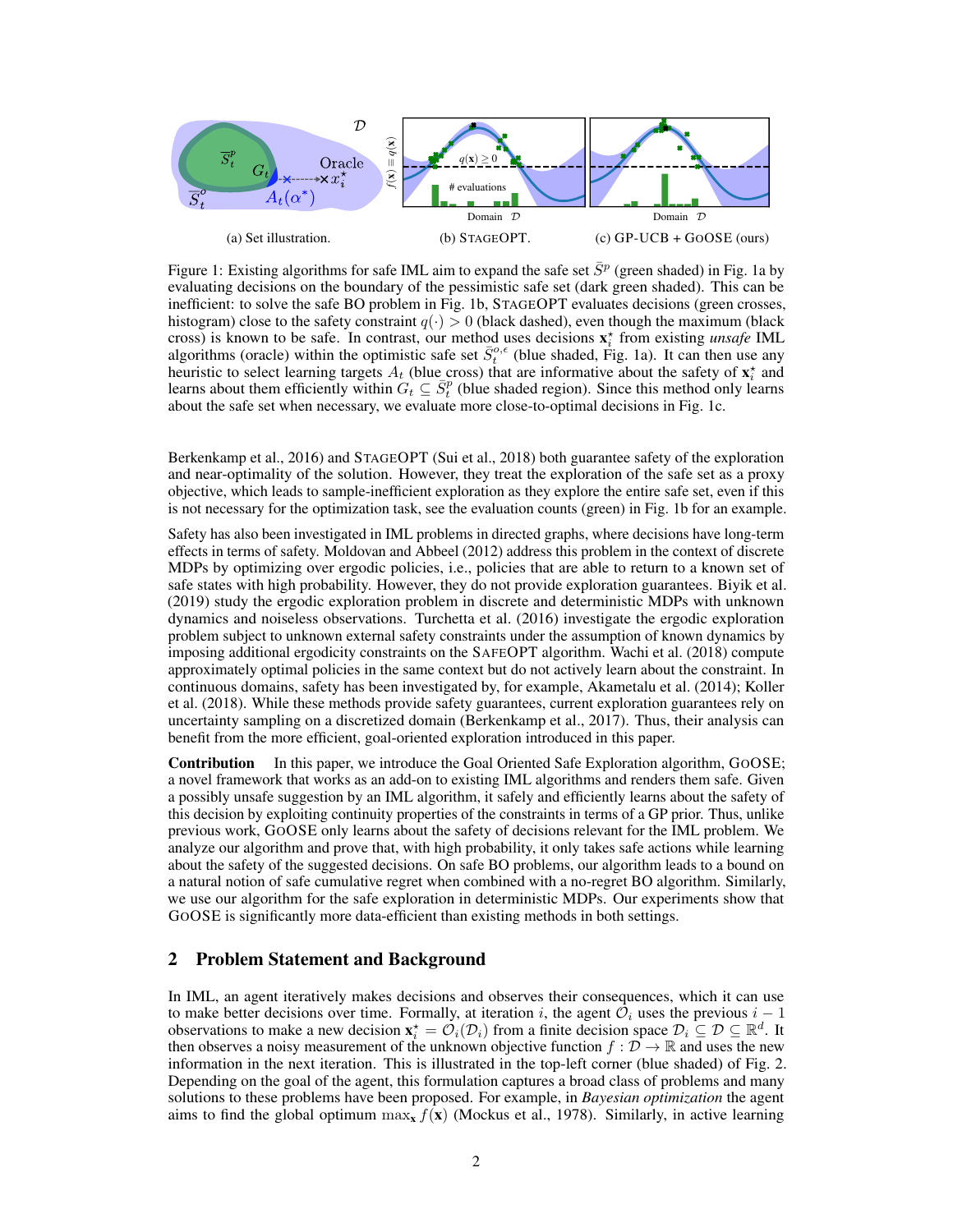<span id="page-2-0"></span>

Figure 2: Overview of GOOSE. If the oracle's suggestion  $\mathbf{x}_i^*$  is safe, it can be evaluated. This is equivalent to the standard *unsafe* [IML](#page-0-0) pipeline (top-left, blue shaded) in Fig. [2.](#page-2-0) Otherwise, GOOSE learns about the safety of  $\mathbf{x}_i^*$  by actively querying observations at decisions  $\mathbf{x}_t$ . Any provably unsafe decision is removed from the decision space and we query a new  $\mathbf{x}_i^*$  without providing a new observation of  $f(\mathbf{x}_i^*)$ .

[\(Schreiter et al., 2015\)](#page-10-6), one aims to learn about the function f. In the general case, the decision process may be stateful, e.g., as in dynamical systems, so that the decisions  $\mathcal{D}_i$  available to the agent depend on those made in the past. This dependency among decisions can be modeled with a *directed graph*, where nodes represent decisions and an edge connects node  $x$  to node  $x'$  if the agent is allowed to evaluate  $x'$  given that it evaluated  $x$  at the previous decision step. In the BO setting, the graph is fully-connected and any decision may be evaluated, while in a deterministic MDP decisions are states and edges represent transitions [\(Turchetta et al., 2016\)](#page-10-9).

In this paper, we consider [IML](#page-0-0) problems with safety constraints, which frequently occur in real-world settings. The safety constraint can be written as  $q(\mathbf{x}) \ge 0$  for some function q. Any decision  $\mathbf{x}_i^*$  for  $i \geq 1$  evaluated by the agent must be safe. For example, [Berkenkamp et al.](#page-9-6) [\(2016\)](#page-9-6) optimize the control policy of a flying robot and must evaluate only policies that induce trajectories satisfying given constraints. However, it is unknown *a priori* which policy parameters induce safe trajectories. Thus, we do not know which decisions are safe in advance, that is,  $q : \mathcal{D} \to \mathbb{R}$  is *a priori* unknown. However, we can learn about the safety constraint by selecting decisions  $x_t$  and obtaining noisy observations of  $q(\mathbf{x}_t)$ . We denote queries to f with  $\mathbf{x}_t^*$  and queries to q with  $\mathbf{x}_t$ . As a result, we face a two-tiered *safe exploration* problem: On one hand we have to safely learn about the constraint q to determine which decisions are safe, while on the other hand we want to learn about  $f$  to solve the [IML](#page-0-0) problem. The goal is to minimize the number of queries  $x_t$  required to solve the [IML](#page-0-0) problem.

**Regularity** Without further assumptions, it is impossible to evaluate decisions without violating the safety constraint  $q$  [\(Sui et al., 2015\)](#page-10-7). For example, without an initial set of decisions that is known to be safe *a priori*, we may fail at the first step. Moreover, if the constraint does not exhibit any regularity, we cannot infer the safety of decisions without evaluating them first. We assume that a small initial safe set of decisions,  $S_0$ , is available, which may come from domain knowledge. Additionally, we assume that D is endowed with a positive definite kernel function,  $k(\cdot, \cdot)$ , and that the safety constraint q has bounded norm in the induced *Reproducing Kernel Hilbert Space* (RKHS) [\(Schölkopf and Smola, 2002\)](#page-9-12)),  $||q||_k \leq B_q$ . The RKHS norm measures the smoothness of the safety feature with respect to the kernel, so that  $q$  is  $L$ -Lipschitz continuous with respect to the kernel metric  $d(\mathbf{x}, \mathbf{x}') = \sqrt{k(\mathbf{x}, \mathbf{x}) - 2k(\mathbf{x}, \mathbf{x}') + k(\mathbf{x}', \mathbf{x}')}$  with  $L = B_q$  [\(Steinwart and Christmann, 2008,](#page-10-11) (4.21))

This assumption allows us to model the safety constraint function  $q$  with a GP [\(Rasmussen, 2004\)](#page-9-3). A GP is a distribution over functions parameterized by a mean function  $\mu(\cdot)$  and a covariance function  $k(\cdot, \cdot)$ . We set  $\mu(\mathbf{x}) = 0$  for all  $\mathbf{x} \in \mathcal{D}$  without loss of generality. The covariance function encodes our assumptions about the safety constraint. Given t observations of the constraint  $y =$  $(q(\mathbf{x}_1) + \eta_1, \dots, q(\mathbf{x}_t) + \eta_t)$  at decisions  $\mathcal{D}_t = {\mathbf{x}_n}_{n=1}^t$ , where  $\eta_n \sim \mathcal{N}(0, \sigma^2)$  is a zero-mean i.i.d. Gaussian noise, the posterior belief is distributed as a GP with mean, covariance, and variance

$$
\mu_t(\mathbf{x}) = \mathbf{k}_t^{\mathrm{T}}(\mathbf{x})(\mathbf{K}_t + \sigma^2 \mathbf{I})^{-1} \mathbf{y}_t, \ k_t(\mathbf{x}, \mathbf{x}') = k(\mathbf{x}, \mathbf{x}') - \mathbf{k}_t^{\mathrm{T}}(\mathbf{x})(\mathbf{K}_t + \sigma^2 \mathbf{I})^{-1} \mathbf{k}_t(\mathbf{x}'), \ \sigma_t(\mathbf{x}) = k_t(\mathbf{x}, \mathbf{x})
$$

respectively. Here,  $\mathbf{k}_t(\mathbf{x}) = (k(\mathbf{x}_1, \mathbf{x}), \dots, k(\mathbf{x}_t, \mathbf{x}))$ ,  $\mathbf{K}_t$  is the positive definite kernel matrix  $[k(\mathbf{x}, \mathbf{x}')]_{\mathbf{x}, \mathbf{x}' \in D_t}$ , and  $\mathbf{I} \in \mathbb{R}^{t \times t}$  denotes the identity matrix.

Safe decisions The previous regularity assumptions can be used to determine which decisions are safe to evaluate. Our classification of the decision space is related to the one by [Turchetta](#page-10-9) [et al.](#page-10-9) [\(2016\)](#page-10-9), which combines non-increasing and reliable confidence intervals on  $q$  with a reachability analysis of the underlying graph structure for decisions. Based on a result by [Chowd](#page-9-13)[hury and Gopalan](#page-9-13) [\(2017\)](#page-9-13), they use the posterior GP distribution to construct confidence bounds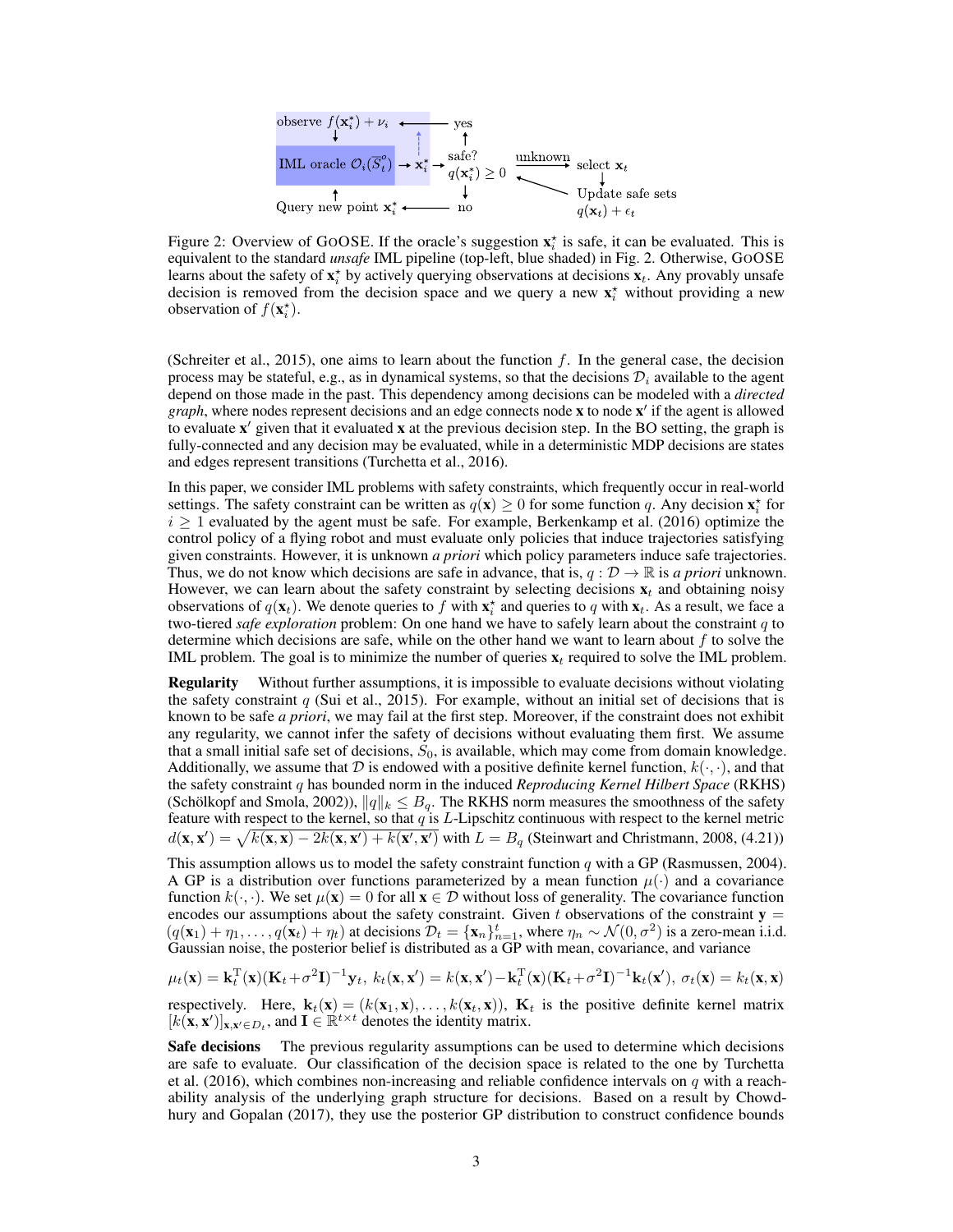$l_t(\mathbf{x}) := \max(l_{t-1}(\mathbf{x}), \mu_{t-1}(\mathbf{x}) - \beta_t \sigma_{t-1}(\mathbf{x}))$  and  $u_t(\mathbf{x}) := \min(u_{t-1}(\mathbf{x}), \mu_{t-1}(\mathbf{x}) + \beta_t \sigma_{t-1}(\mathbf{x}))$  on the function q. In particular, we have  $l_t(\mathbf{x}) \leq q(\mathbf{x}) \leq u_t(\mathbf{x})$  with high probability when the scaling factor  $\beta_t$  is chosen as in Theorem [1.](#page-5-0) Thus, any decision x with  $l_t(\mathbf{x}) \geq 0$  is satisfies the safety constraint  $q(\mathbf{x}) > 0$  with high probability.

To analyze the exploration behavior of their algorithm, [Turchetta et al.](#page-10-9) [\(2016\)](#page-10-9) use the confidence intervals within the current safe set, starting from  $S_0$ , and the Lipschitz continuity of q to define  $S_t^p$ , the set of decisions that satisfy the constraint with high probability. We use a similar, albeit more efficient, definition in Sec. [3.](#page-3-0) In practice, one may use the confidence intervals directly. Moreover, in order to avoid exploring decisions that are instantaneously safe but that would force the agent to eventually evaluate unsafe ones due to the graph structure  $\mathcal{G}$ , [Turchetta et al.](#page-10-9) [\(2016\)](#page-10-9) define  $\bar{S}_t^p$ , the subset of safe and ergodic decisions, i.e., decisions that are safe to evaluate in the short and long term.

**Previous Exploration Schemes** Given that only decisions in  $\bar{S}_t^p$  are safe to evaluate, any *safe* [IML](#page-0-0) algorithm faces an extended exploration-exploitation problem: it can either optimize decisions within  $\overline{S_t^p}$ , or expand the set of safe decisions in  $\overline{S_t^p}$  by evaluating decisions on its boundary. Existing solutions to the safe exploration problem in both discrete and continuous domains either do not provide theoretical exploration guarantees [\(Wachi et al., 2018\)](#page-10-10) or treat the exploration of the safe set as a proxy objective for optimality. That is, the methods uniformly reduce uncertainty on the boundary of the safe set in Fig. [1a](#page-1-0) until the entire safe set is learned. Since learning about the entire safe set is often unnecessary for the [IML](#page-0-0) algorithm, this procedure can be sample-inefficient. For example, in the safe BO problem in Fig. [1b](#page-1-0) with  $f = q$ , this exploration scheme leads to a large number of unnecessary evaluations on the boundary of the safe set.

# <span id="page-3-0"></span>3 Goal-oriented Safe Exploration (GOOSE)

In this section, we present our algorithm, GOOSE. We do not propose a new *safe* algorithm for a specific [IML](#page-0-0) setting, but instead exploit that, for specific *IML* problems high-performance, *unsafe* algorithms already exist. We treat any such *unsafe* algorithm as an [IML](#page-0-0) oracle  $\mathcal{O}_i(S)$ , which, given a domain S and  $i - 1$  observations of f, suggests a new decision  $\mathbf{x}_i^* \in S$ , see Fig. [2](#page-2-0) (blue shaded).

GOOSE can extend any such *unsafe* [IML](#page-0-0) algorithm to the safety-constrained setting. Thus, we effectively leave the problem of querying f to the oracle and only consider safety. Given an *unsafe* oracle decision  $\mathbf{x}_i^*$ , GOOSE only evaluates  $f(\mathbf{x}_i^*)$  if the decisions  $\mathbf{x}_i^*$  is known to be safe. Otherwise, it *safely learns* about  $q(\mathbf{x}_i^{\star})$  by safely and efficiently collecting observations  $q(\mathbf{x}_t)$ . Eventually it either learns that the decision  $x_i^*$  is safe and allows the oracle to evaluate  $f(x_i^*)$ , or that  $x_i^*$  cannot be guaranteed to be safe given an  $\epsilon$ -accurate knowledge of the constraint, in which case the decision set of the oracle is restricted and a new decision is queried, see Fig. [2.](#page-2-0)

Previous approaches treat the expansion of the safe set as a proxy-objective to provide completeness guarantees. Instead, GOOSE employs goal-directed exploration scheme with a novel theoretical analysis that shifts the focus from greedily reducing the uncertainty *inside* the safe set to learning about the safety of decisions *outside* of it. This scheme retains the worst-case guarantees of existing methods, but is significantly more sample-efficient in practice. Moreover, GOOSE encompasses existing methods for this problem. We now describe the detailed steps of GOOSE in Alg. [1](#page-5-1) and [2.](#page-5-2)

**Pessimistic and optimistic expansion.** To effectively shift the focus from inside the safe set to outside of it, GOOSE must reason not only about the decisions that are currently known to be safe but also about those that could eventually be classified as safe in the future. In particular, it maintains two sets, which are an inner/outer approximation of the set of safe decisions that are reachable from  $S_0$  and are based on a pessimistic/optimistic estimate of the constraint given the data, respectively.

The pessimistic safe set contains the decisions that are safe with high probability and is necessary to guarantee safe exploration [\(Turchetta et al., 2016\)](#page-10-9). It is defined in two steps: discarding the decisions that are not instantaneously safe and discarding those that we cannot reach/return from safely (see Fig. [3b\)](#page-4-0) and, thus, are not safe in the long term. To characterize it starting from a given set of safe decisions S, we define the pessimistic constraint satisfaction operator,

$$
p_t(S) = \{ \mathbf{x} \in \mathcal{D}, \, | \, \exists \mathbf{z} \in S : l_t(\mathbf{z}) - Ld(\mathbf{x}, \mathbf{z}) \ge 0 \},\tag{1}
$$

which uses the lower bound on the safety constraint of the decisions in  $S$  and the Lipschitz continuity of  $q$  to determine the decisions that instantaneously satisfy the constraint with high probability, see Fig. [3a.](#page-4-0) However, for a general graph G, decisions in  $p_t(S)$  may be unsafe in the long-term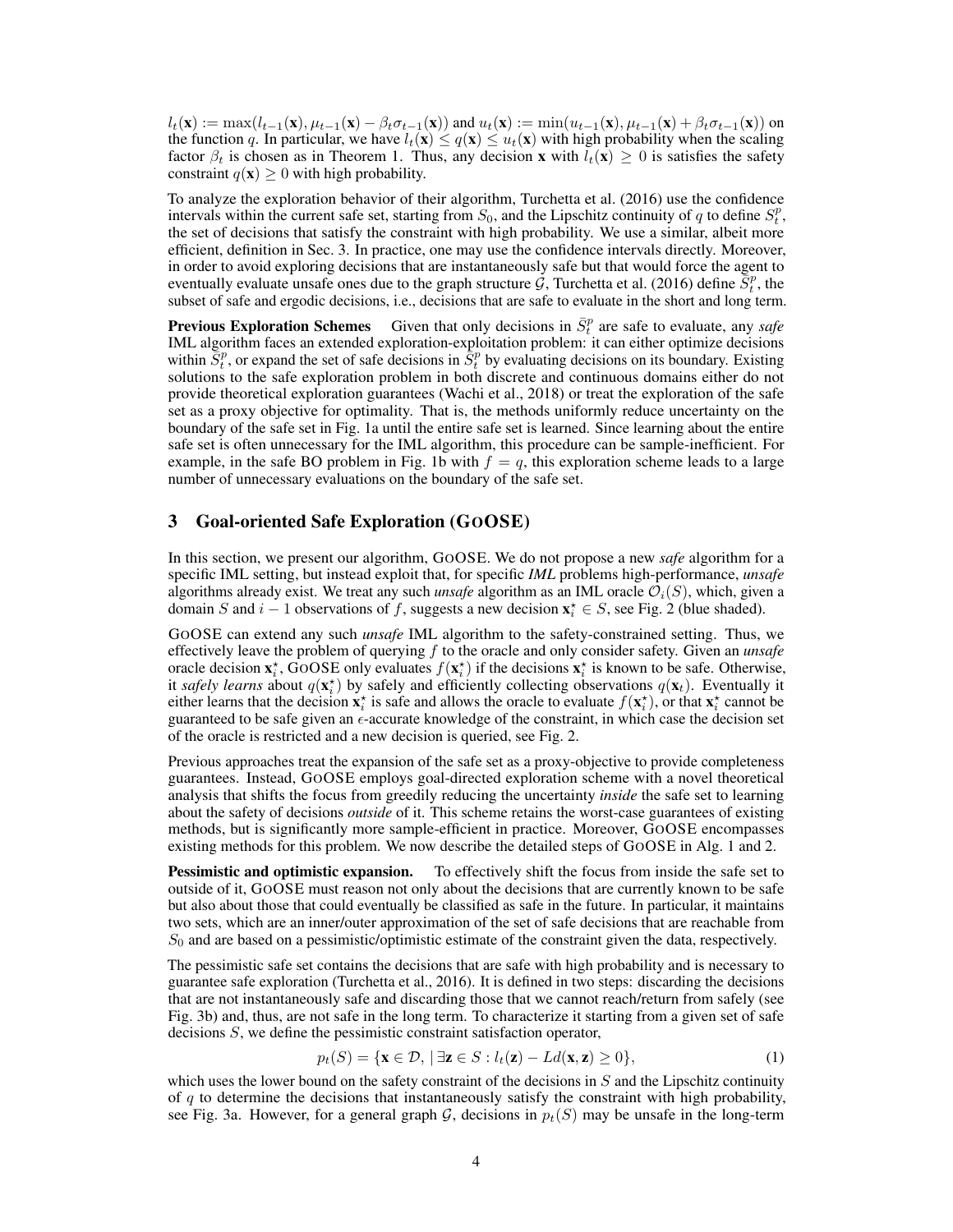<span id="page-4-0"></span>

Figure 3: Fig. [3a](#page-4-0) shows the pessimistic and optimistic constraint satisfaction operators that use the confidence intervals on the constraint and its Lipschitz continuity to make inference about the safety of decisions that have not yet been evaluated. Fig. [3b](#page-4-0) illustrates the long-term safety definition. While decisions in  $p_t(S)$  are myopically safe, decisions in  $P_t^1(S)$  are safe in the long-term. This excludes  $x_4$  and  $x_5$ , as no safe path from/to them exists.

as in Fig. [3b:](#page-4-0) No safe path to the decision  $x<sub>5</sub>$  exists, so that it can not be safely *reached*. Similarly, if we were to evaluate  $x_4$ , the graph structure forces us to eventually evaluate  $x_3$ , which is not contained in  $p_t(S)$  and might be unsafe. That is, we cannot safely *return* from  $\mathbf{x}_4$ . To exclude these decisions, we use the ergodicity operator introduced by [Turchetta et al.](#page-10-9) [\(2016\)](#page-10-9), which allows us to find those decisions that are pessimistically safe in the short and long term  $P_t^1(S) = p_t(S) \cap R^{\text{ergodic}}(p_t(S), S)$  (see [A](#page-11-0)ppendix A or [\(Turchetta et al., 2016\)](#page-10-9) for the definition of  $R<sup>ergodic</sup>$ ). Alternating these operations n times, we obtain the n-step pessimistic expansion operator,  $P_t^n(S) = p_t(P_t^{n-1}(S)) \cap R^{\text{ergodic}}(p_t(P_t^{n-1}(S)), S)$ , which, after a finite number of steps, converges to its limiting set  $\tilde{P}_t(S) = \lim_{n \to \infty} P_t^n(S)$ .

The optimistic safe set excludes the decisions that are unsafe with high probability and makes the exploration efficient by restricting the decision space of the oracle. Similarly to the pessimistic one, it is defined in two steps. However, it uses the following optimistic constraint satisfaction operator,

$$
o_t^{\epsilon}(S) = \{ \mathbf{x} \in \mathcal{D}, \, | \, \exists \mathbf{z} \in S : u_t(\mathbf{z}) - Ld(\mathbf{x}, \mathbf{z}) - \epsilon \ge 0 \}. \tag{2}
$$

See Fig. [3a](#page-4-0) for a graphical intuition. The additional  $\epsilon$ -uncertainty term in the optimistic operator accounts for the fact that we only have access to noisy measurements of the constraint and, therefore, we can only learn it up to a specified statistical accuracy. The definitions of the optimistic expansion operators  $O_t^{\epsilon,n}(S)$  and  $\tilde{O}_t^{\epsilon}(S)$  are analogous to the pessimistic case by substituting  $p_t$  with  $o_t^{\epsilon}$ . The sets  $\tilde{P}_t$  and  $\tilde{O}^{\epsilon}_t$  indicate the largest set of decisions that can be classified as safe in the short and long term assuming the constraint attains the worst/best possible value within  $S$ , given the observations available and, for the optimistic case, despite an  $\epsilon$  uncertainty.

**Optimistic oracle** The [IML](#page-0-0) oracle  $\mathcal{O}_i(S)$  suggests decisions  $\mathbf{x}_i^* \in S$  to evaluate within a given subset  $S$  of  $D$ . To make the oracle efficient, we restrict its decision space to decisions that could optimistically be safe in the long and short term. In particular, we define the optimistic safe set  $S^{\circ,\epsilon}$ in Line [8](#page-5-3) of Alg. [1](#page-5-1) based on the optimistic expansion operator introduced above. The oracle uses this set to suggest a potentially unsafe, candidate decision  $\mathbf{x}_i^* = \mathcal{O}_i(\bar{S}_t^{o,\epsilon})$  in Line [4.](#page-5-4)

**Safe evaluation** We determine safety of the suggestion  $\mathbf{x}_i^*$  similarly to [Turchetta et al.](#page-10-9) [\(2016\)](#page-10-9) by constructing the set  $\bar{S}_t^p$  of decisions that are safe to evaluate. However, while [Turchetta et al.](#page-10-9) [\(2016\)](#page-10-9) use the one step pessimistic expansion operator in their definition,  $P_t^1$ , we use its limit set in Line [7](#page-5-5) of Alg. [1,](#page-5-1)  $\tilde{P}_t$ . While both operators eventually identify the same safe set, our definition allows for a more efficient expansion. For example, consider the case where the graph over the decision space  $\mathcal G$ is a chain of length m and where, for all  $j = 1, \dots, m$ , the lower bound on the safety of decision  $j - 1$  guarantees the safety of decision j with high probability. In this case, [Turchetta et al.](#page-10-9) [\(2016\)](#page-10-9) require  $m - 1$  iterations to fully expand the safe set, while our classification requires only one.

If we know that  $\mathbf{x}_i^*$  is safe to evaluate, i.e.,  $\mathbf{x}_i^* \in \overline{S}_t^p$ , then the oracle obtains a noisy observation of  $f(\mathbf{x}_i^{\star})$  in Line [10.](#page-5-6) Otherwise GOOSE proceeds to safely learn about the safety of  $\mathbf{x}_i^{\star}$  using a safe expansion strategy in lines Lines [5–](#page-5-7)[8](#page-5-3) that we outline in the following. This routine is repeated until we can either include  $x_i^*$  in  $\bar{S}_t^p$ , in which case we can safely evaluate  $f(x_i^*)$ , or remove it from the decision space  $\bar{S}^{o,\epsilon}_t$  and query the oracle for a new suggestion.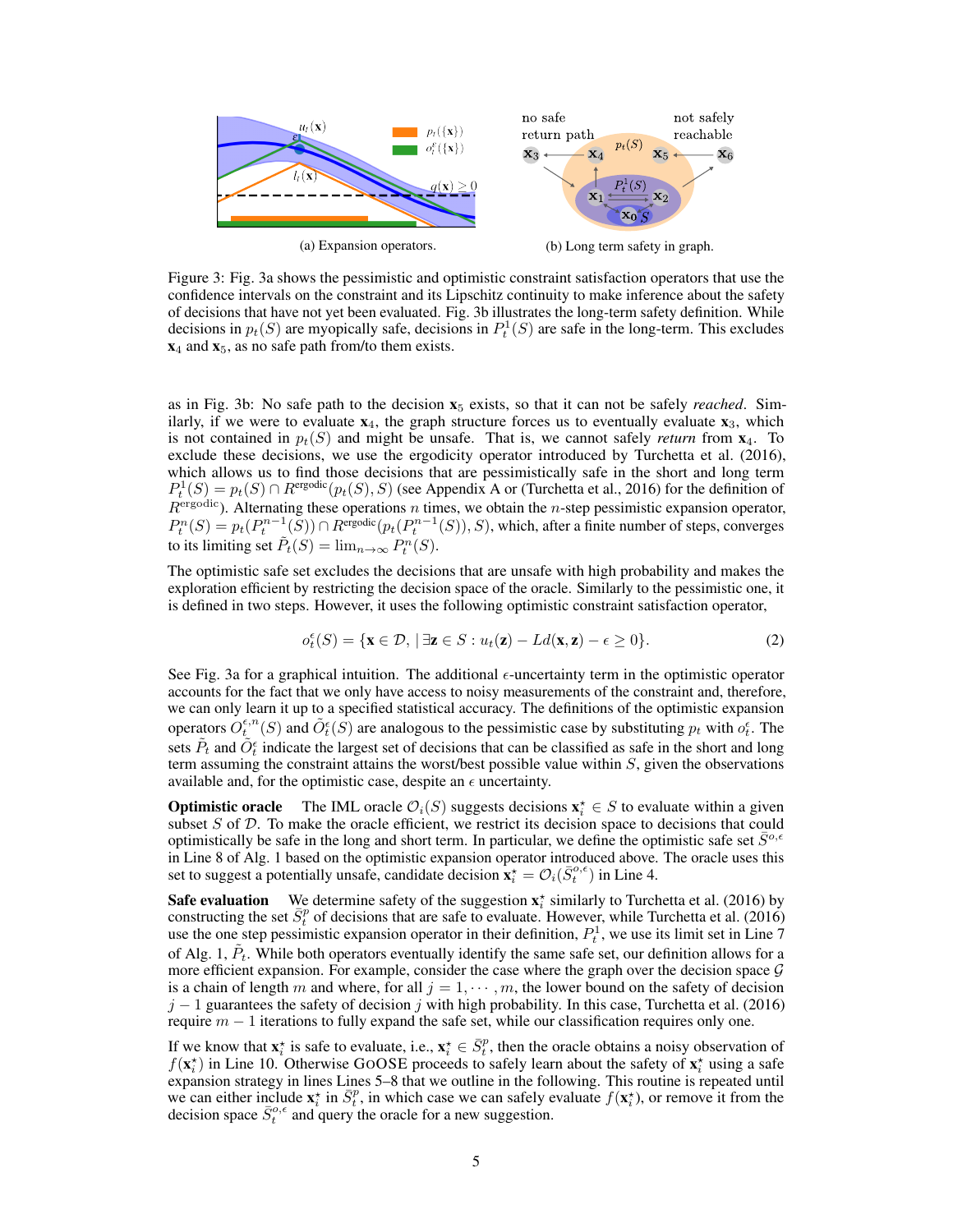<span id="page-5-11"></span><span id="page-5-10"></span><span id="page-5-9"></span><span id="page-5-8"></span><span id="page-5-7"></span><span id="page-5-5"></span><span id="page-5-4"></span><span id="page-5-2"></span><span id="page-5-1"></span>

| <b>Algorithm 1 GOOSE</b>                             |                                                                                                       | <b>Algorithm 2</b> Safe Expansion (SE)                                                                                    |  |
|------------------------------------------------------|-------------------------------------------------------------------------------------------------------|---------------------------------------------------------------------------------------------------------------------------|--|
| 1: <b>Inputs:</b> Lipschitz constant L, Seed $S_0$ , |                                                                                                       | 1: Inputs: $\bar{S}^{o,\epsilon}_t$ , $\bar{S}^p_t$ , $\mathcal{G}, \mathbf{x}^{\star}$                                   |  |
|                                                      | Graph $\mathcal{G}$ , Oracle O, Accuracy $\epsilon$ .                                                 | 2: $W_t^{\epsilon} \leftarrow {\mathbf{x} \in \bar{S}_t^p \mid u_t(\mathbf{x}) - l_t(\mathbf{x}) > \epsilon}$             |  |
|                                                      | 2: $\bar{S}_0^p \leftarrow S_0, \bar{S}_0^{o,\epsilon} \leftarrow \mathcal{D}, t \leftarrow 0,$       | 3: $A_t(p) \leftarrow {\mathbf{x} \in \overline{S}_t^{o,\epsilon} \setminus p_t^0(\overline{S}_t^p)   h(\mathbf{x}) = p}$ |  |
|                                                      | $l_0(\mathbf{x}) \leftarrow 0$ for $\mathbf{x} \in S_0$                                               | 4: // Highest priority targets in $A_t$ with expanders                                                                    |  |
|                                                      | 3: for $k = 1, 2, $ do                                                                                | $\alpha^* \leftarrow \max \alpha$ s.t. $ G_t^{\epsilon}(\alpha)  > 0$                                                     |  |
| 4:                                                   | $\mathbf{x}_i^{\star} \leftarrow \mathcal{O}(S_t^{o,\epsilon})$                                       | 5: if optimization problem feasible then                                                                                  |  |
| 5:                                                   | while $\mathbf{x}_i^* \notin S_t^p$ do                                                                | 6: $\mathbf{x}_t \leftarrow \arg\max_{\mathbf{x} \in G_t^{\epsilon}(\alpha^*)} w_t(\mathbf{x})$                           |  |
| 6:                                                   | $\text{SE}(\vec{S}^{o,\epsilon}_t, \vec{S}^p_t, \mathcal{G}, \mathbf{x}^{\star}_i), t \leftarrow t+1$ | Update GP with $y_t = q(\mathbf{x}_t) + \eta_t$<br>7:                                                                     |  |
| 7:                                                   | $\bar{S}^p_t \leftarrow \bar{P}_t(\bar{S}^p_{t-1})$                                                   |                                                                                                                           |  |
| 8:                                                   | $\bar{S}^{o,\epsilon}_{t} \leftarrow \tilde{O}_{t}^{\epsilon}(\bar{S}^{p}_{t-1})$                     |                                                                                                                           |  |
| 9:                                                   | if $x_i^* \notin \bar{S}_i^{o,\epsilon}$ then go to Line 4                                            |                                                                                                                           |  |
| 10:                                                  | Evaluate $f(\mathbf{x}_i^{\star})$ and update oracle                                                  |                                                                                                                           |  |

<span id="page-5-6"></span><span id="page-5-3"></span>**Safe expansion** If the oracle suggestion  $\mathbf{x}_i^*$  is not considered safe,  $\mathbf{x}_i^* \notin \overline{S}_t^p$ , GOOSE employs a goal-directed scheme to evaluate a safe decision  $\mathbf{x}_t \in \overline{S_t^p}$  that is informative about  $q(\mathbf{x}_i^*)$ , see Fig. [1a.](#page-1-0) In practice, it is desirable to avoid learning about decisions beyond a certain accuracy  $\epsilon$ , as the number of observations required to reduce the uncertainty grows exponentially with  $\epsilon$  [\(Sui et al., 2018\)](#page-10-8). Thus, we only learn about decisions in  $\bar{S}_t^p$  whose safety values are not known  $\epsilon$ -accurately yet in Line [2,](#page-5-8)  $W_t^{\epsilon} = {\mathbf{x} \in \bar{S}_t^p | u_t(\mathbf{x}) - l_t(\mathbf{x}) > \epsilon},$  where  $u_t(\mathbf{x}) - l_t(\mathbf{x})$  is the width of the confidence interval at  $\mathbf{x}$ .

To decide which decision in  $W_t^{\epsilon}$  to learn about, we first determine a set of learning targets outside the safe set (dark blue cross in Fig. [1a\)](#page-1-0), and then learn about them efficiently within  $\bar{S}_t^p$ . To quantify how useful a learning target **x** is to learn about  $q(\mathbf{x}_i^{\star})$ , we use any given iteration-dependent heuristic  $h_t(\mathbf{x})$ . We discuss particular choices later, but a large priority  $h(\mathbf{x})$  indicates a relevant learning target (dashed line, Fig. [1a\)](#page-1-0). Since  $p_t^0(\bar{S}_t^p)$  denotes the decisions that are known to satisfy the constraint with high probability and  $\bar{S}^{\circ,\epsilon}_t$  excludes the decisions that are unsafe with high probability,  $\bar{S}^{\circ,\epsilon}_t \setminus p_t^0(\bar{S}^p_t)$ indicates the decisions whose safety we are uncertain about. We sort them according to their priority and let  $A_t(\alpha)$  denote the subset of decision with equal priority.

Ideally, we want to learn about the decisions with the highest priority. However, this may not be immediately possible by evaluating decisions within  $W_t^{\epsilon}$ . Thus, we must identify the decisions with the highest priority that we can learn about starting from  $W_t^{\epsilon}$ . Therefore, similarly to the definition of the optimistic safe set, we identify decisions **x** in  $W_t^{\epsilon}$  that have a large enough plausible value  $q(\mathbf{x})$  that they could guarantee that  $q(z) \ge 0$  for some z in  $A_t(\alpha)$ . However, in this case, we are only interested in decisions that can be instantly classified as safe (rather than eventually). Therefore, we focus on this set of *potential immediate expanders*,  $G_t^{\epsilon}(\alpha) = {\mathbf{x} \in W_t^{\epsilon}}$ ,  $|\exists \mathbf{z} \in A_t(\alpha): u_t(\mathbf{x}) - Ld(\mathbf{x}, \mathbf{z}) \ge 0$ . In Line [4](#page-5-9) of Alg. [2](#page-5-2) we select the decisions with the priority level  $\alpha^*$  such that there exist uncertain, safe decisions in  $W_t^{\epsilon}$  that could allow us to classify a decision in  $A_t(\alpha^*)$  as safe and thereby expand the current safe set  $\bar{S}_t^p$ . Intuitively, we look for the highest priority targets that can potentially be classified as safe by safely evaluating decisions that we have not already learned about to  $\epsilon$ -accuracy.

Given these learning targets  $A_t(\alpha^*)$  (blue cross, Fig. [1a\)](#page-1-0), we evaluate the most uncertain decision in  $G_t^{\epsilon}(\alpha^*)$  (blue shaded, Fig. [1a\)](#page-1-0) in Line [6](#page-5-10) and update the GP model with the corresponding observation of  $q(\mathbf{x}_t)$  in Line [7.](#page-5-11) This uncertainty sampling is restricted to a small set of decisions close to the goal. This is different from methods without a heuristic that select the most uncertain secision on the boundary of  $\bar{S}^p$  (green shaded in Fig. [1a\)](#page-1-0). In fact, our method is equivalent to the one by [Turchetta](#page-10-9) [et al.](#page-10-9) [\(2016\)](#page-10-9) when an uninformative heuristic  $h(\mathbf{x}) = 1$  is used for all **x**. We iteratively select and evaluate decisions  $x_t$  until we either determine that  $x_t^*$  is safe, in which case it is added to  $\bar{S}^p$ , or we prove that we can not safely learn about it for given accuracy  $\epsilon$ , in which case is removed from  $\bar{S}^{\sigma,\epsilon}$ and a the oracle is queried with an updated decision space for a new suggestion.

<span id="page-5-0"></span>To analyze our algorithm, we define the largest set that we can learn about as  $\tilde{R}_{\epsilon}(S_0)$ . This set contains all the decisions that we could certify as safe if we used a full-exploration scheme that learns the safety constraint q up to  $\epsilon$  accuracy for all decisions inside the current safe set. This is a natural exploration target for our safe exploration problem (see Appendix [A](#page-11-0) for a formal definition). We have the following main result, which holds for any heuristic: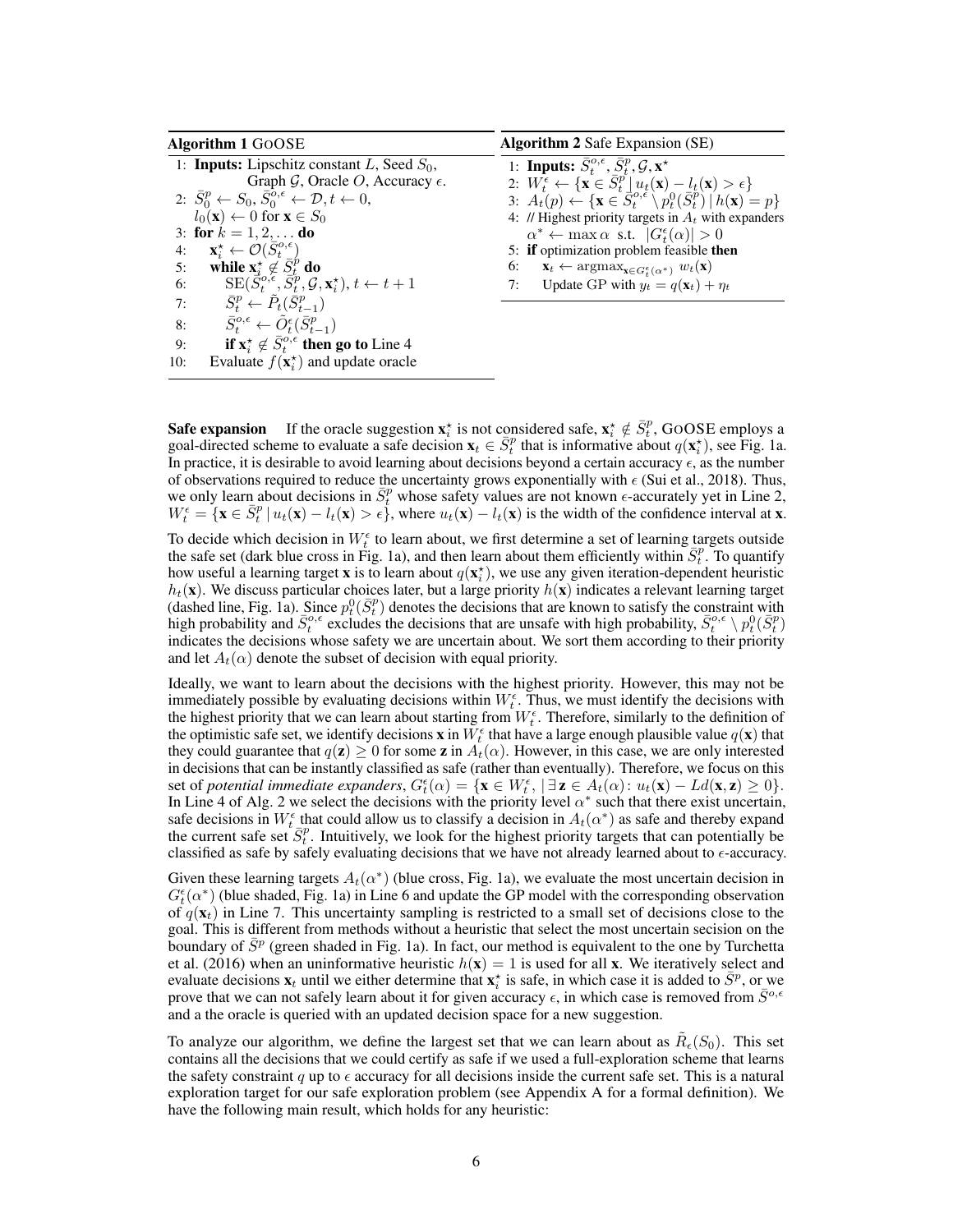**Theorem 1.** Assume that  $q(\cdot)$  is L-Lipschitz continuous w.r.t.  $d(\cdot, \cdot)$  with  $||q||_k \leq B_q$ ,  $\sigma$ -sub-Gaussian *noise,*  $S_0 \neq \emptyset$ ,  $q(x) \geq 0$  *for all*  $x \in S_0$ , and that, for any two decisions  $x, x' \in \tilde{S_0}$ , there is a path *in the graph* G *connecting them within*  $S_0$ *. Let*  $\beta_t^{1/2} = B_q + 4\sigma \sqrt{\gamma_t + 1 + \ln(1/\delta)}$ *, then, for any*  $h_t: \mathcal{D} \to \mathbb{R}$ , with probability at least  $1-\delta$ , we have  $q(x) \geq 0$  for any **x** visited by  $\text{GOSE}$ *. Moreover,* let  $\gamma_t$  denote the information capacity associated with the kernel  $k$  and let  $t^*$  be the smallest integer  $\frac{t^*}{\beta t^* \gamma_{t^*}} \geq \frac{C |\tilde{R}_0(S_0)|}{\epsilon^2}$ , with  $C = 8/\log(1 + \sigma^{-2})$ , then there exists a  $t \leq t^*$  such that, with *probability at least*  $1 - \delta$ *,*  $\tilde{R}_{\epsilon}(S_0) \subseteq \bar{S}_t^{o,\epsilon} \subseteq \bar{S}_t^p \subseteq \tilde{R}_0(S_0)$ *.* 

Theorem [1](#page-5-0) guarantees that GOOSE is safe with high probability. Moreover, for any priority function  $h$  in Alg. [2,](#page-5-2) it upper bounds the number of measurements that Alg. [1](#page-5-1) requires to explore the largest safely reachable region  $\tilde{R}_{\epsilon}(S_0)$ . Note that GOOSE only achieves this upper bound if it is required by the [IML](#page-0-0) oracle. In particular, the following is a direct consequence of Theorem [1:](#page-5-0)

<span id="page-6-0"></span>Corollary 1. *Under the assumptions of Theorem [1,](#page-5-0) let the [IML](#page-0-0) oracle be deterministic given the observations. Then there exists a set* S with  $\tilde{R}_{\epsilon}(S_0) \subseteq S \subseteq \tilde{R}_{0}(S_0)$  so that  $\mathbf{x}_i^{\star} = \mathcal{O}(S)$  for all  $k \geq 1$ .

That is, the oracle decisions  $x_i^*$  that we end up evaluating are the same as those by an oracle that was given the safe set S in Corollary [1](#page-6-0) from the beginning. This is true since the set  $\bar{S}^{o,\epsilon}_t$  converges to this set S. Since Theorem [1](#page-6-0) bounds the number of safety evaluations by  $t^*$ , Corollary 1 implies that, up to  $t^*$  safety evaluations, GOOSE retains the properties (e.g., no-regret) of the [IML](#page-0-0) oracle  $O$  over S.

Choice of heuristic While our worst-case guarantees hold for *any* heuristic, the empirical performance of GOOSE depends on this choice. We propose to use the graph structure directly and additionally define a positive cost for each edge between two nodes. For a given edge cost, we define  $c(\mathbf{x}, \mathbf{x}_k^{\star}, \bar{S}_{t}^{\circ, \epsilon})$  as the cost of the minimum-cost path from **x** to  $\mathbf{x}_k^{\star}$  within the optimistic safe set  $\bar{S}_{t}^{\circ, \epsilon}$ , which is equal to  $\infty$  if a path does not exist, and we consider the priority  $h(\mathbf{x}) = -c(\mathbf{x}, \mathbf{x}_k^{\star}, \overline{S_t^o}^{\delta, \epsilon})$ . Thus, the node **x** with the lowest-cost path to  $x_k^*$  has the highest priority. This reduces the design of a general heuristic to a more intuitive weight assignment problem, where the edge costs determine the planned path for learning about  $\mathbf{x}_k^*$  (dashed line in Fig. [1a\)](#page-1-0). One option for the edge cost is the inverse mutual information between **x** and the suggestion  $\mathbf{x}_k^*$ , so that the resulting paths contain nodes that are informative about  $\mathbf{x}_k^*$ . Alternatively, having successive nodes in the path close to each other under the metric  $d(\cdot, \cdot)$ , so that they can be easily added to the safe set and eventually lead us to  $\mathbf{x}_k^*$ , can be desirable. Thus, increasing monotone functions of the metric  $d(\cdot, \cdot)$  can be effective edge costs.

# 4 Applications and Experiments

In this section, we introduce two safety-critical [IML](#page-0-0) applications, discuss the consequences of Theorem [1](#page-5-0) for these problems, and empirically compare GOOSE to stae-of-the-art competing methods. In our experiments, we set  $\beta_t = 3$  for all  $t \ge 1$  as suggested by [Turchetta et al.](#page-10-9) [\(2016\)](#page-10-9). This choice of  $\beta_t$  ensures safety in practice, but leads to more efficient exploration than the theoretical choice in Theorem [1](#page-5-0) [\(Turchetta et al., 2016;](#page-10-9) [Wachi et al., 2018\)](#page-10-10). Moreover, since in practice it is hard to estimate the Lipschitz constant of an unknown function, in our experiments we use the confidence intervals to define the safe set and the expanders as suggested by [Berkenkamp et al.](#page-9-6) [\(2016\)](#page-9-6).

#### 4.1 Safe Bayesian optimization

In safe BO we want to optimize the unknown function  $f$  subject to the unknown safety constraint q, see Sec. [2.](#page-1-1) In this setting, we aim to find the best input over the largest set we can hope to explore safely,  $\tilde{R}_{\epsilon}(S_0)$ . The performance of an agent is measured in terms of the  $\epsilon$ -safe regret  $\operatorname{argmax}_{\mathbf{x} \in \tilde{R}_{\epsilon}(S_0)} f(\mathbf{x}) - f(\mathbf{x}_t)$  of not having evaluated the function at the optimum in  $\tilde{R}_{\epsilon}(S_0)$ .

We combine GOOSE with the unsafe GP-UCB [\(Srinivas et al., 2010\)](#page-10-2) algorithm as an oracle. For computational efficiency, we do not use a fully connected graph, but instead connect decisions only to their immediate neighbors as measured by the kernel and assign equal weight to each edge for the heuristic h. We compare GOOSE to SAFEOPT [\(Sui et al., 2015\)](#page-10-7) and STAGEOPT [\(Sui et al., 2018\)](#page-10-8) in terms of *-safe average regret*. Both algorithms use safe exploration as a proxy objective, see Fig. [1.](#page-1-0)

We optimize samples from a GP with zero mean and Radial Basis Function (RBF) kernel with variance 1.0 and lengthscale 0.1 and 0.4 for a one-dimensional and two-dimensional, respectively.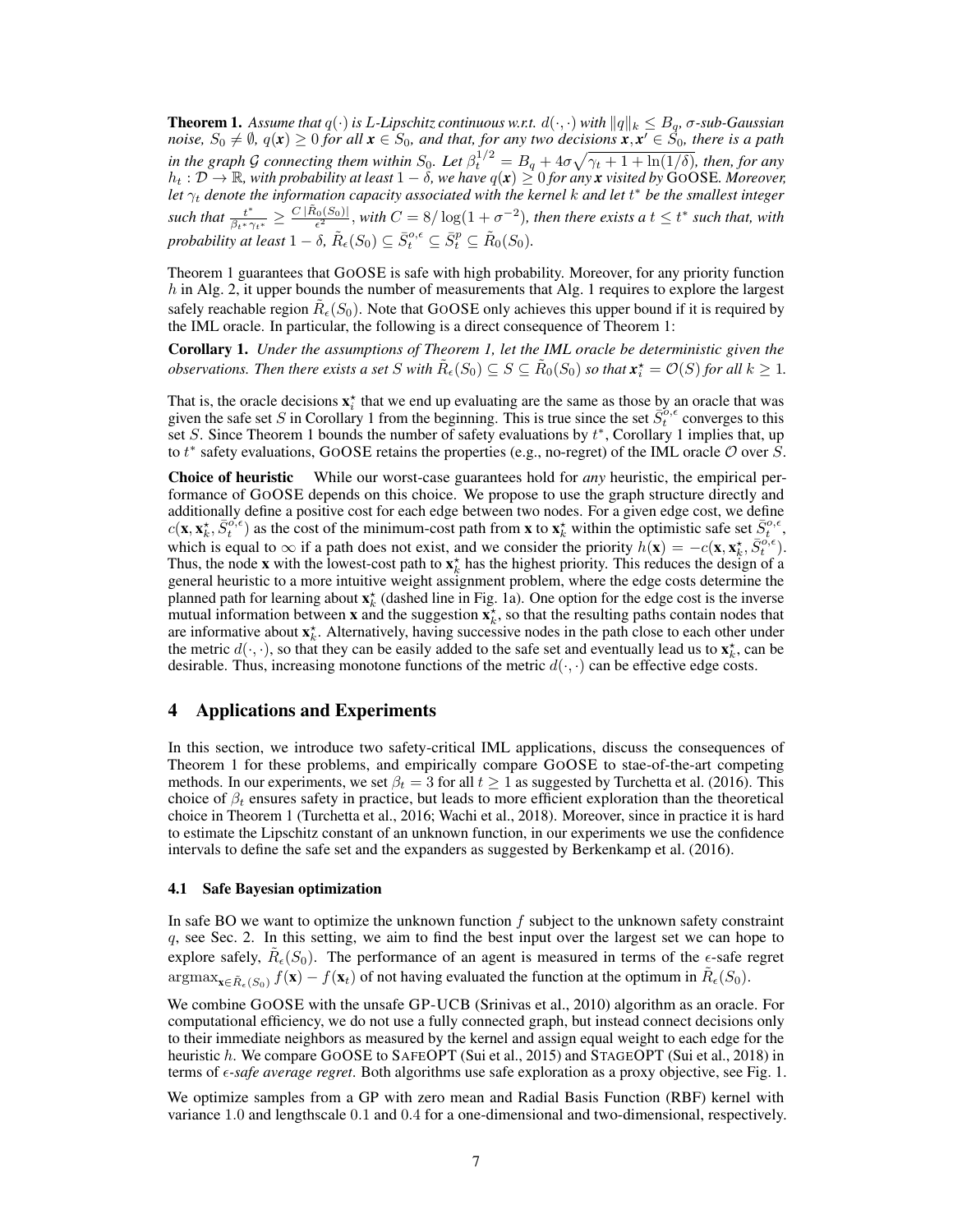<span id="page-7-0"></span>

Table 1: Mars experiment performance normalized to SMDP in terms of samples to find the first path, exploration cost and computation time per iteration.

|        | GOOSE    | <b>SEO</b> |
|--------|----------|------------|
| Sample | $30.0\%$ | 38.4%      |
| Cost   | $12.7\%$ | $0.7\%$    |
| Time   | $37.8\%$ | 518\%      |

Figure 4: Average normalized  $\epsilon$ -safe regret for the safe optimization of GP samples over 40 (d=1, left) and 10 (d=2, right) samples. GOOSE only evaluates inputs that are relevant for the BO problem and, thereofore, it converges faster than its competitors.

<span id="page-7-1"></span>

Figure 5: Performance of GOOSE and SEO normalized to SMDP in terms of exploration cost, samples to find the first path and computation time per iteration as a function of the world size.

The observations are perturbed by i.i.d Gaussian noise with  $\sigma = 0.01$ . For simplicity, we set the objective and the constraint to be the same,  $f = q$ . Fig. [4](#page-7-0) (left) shows the average regret as a function of the number of evaluations  $k + t$  averaged over 40 different samples from the GP described above over a one dimensional domain (200 points evenly distributed in  $[-1, 1]$ ). Fig. [4](#page-7-0) (right) shows similar results averaged over 10 samples for a two dimensional domain  $(25 \times 25)$  uniform grid in  $[0, 1]^2$ ).

These results confirm the intuition from Fig. [1](#page-1-0) that using safe exploration as a proxy objective reduces the empirical performance of safe BO algorithms. The impact is more evident in the two dimensional case where there are more points along the boundaries that are nor relevant to the optimization and that are evaluated for exploration purposes.

#### 4.2 Safe shortest path in deterministic MDPs

The graph that we introduced in Sec. [2](#page-1-1) can model states (nodes) and state transitions (edges) in deterministic, discrete MDPs. Hence, GOOSE naturally extends to the goal-oriented safe exploration problem in these models. We aim to find the minimum-cost safe path from a starting state  $x^{\dagger}$  to a goal state  $x^*$ , without violating the unknown safety constraint, q. At best, we can hope to find the path within the largest safely learnable set  $\tilde{R}_{\epsilon}(S_0)$  as in Theorem [1](#page-5-0) with cost  $c(\mathbf{x}^\dagger, \mathbf{x}^\star, \tilde{R}_{\epsilon}(S_0))$ .

Algorithms We compare GOOSE to SEO [\(Wachi et al., 2018\)](#page-10-10) and SMPD [\(Turchetta et al.,](#page-10-9) [2016\)](#page-10-9) in terms of samples required to discover the first path, total exploration cost and computation cost on synthetic and real world data. The SMDP algorithm cannot take goals into account and serves as a benchmark for comparison. The SEO algorithm aims to safely learn a near-optimal policy for any given cost function and can be adapted to the safe shortest path problem by setting the cost to  $c(\mathbf{x}) = -\|\mathbf{x} - \mathbf{x}^*\|_1$ . However, it cannot guarantee that a path to  $\mathbf{x}^*$  is found, if one exists. Since the goal  $x^*$  is fixed, GOOSE does not need an oracle. For the heuristic we use and optimistic estimate of the cost of the safe shortest path from  $x^{\dagger}$  to  $x^*$  passing through x; that is  $h_t(\mathbf{x}) = -\min_{\mathbf{x}' \in Pred(\mathbf{x})} c(\mathbf{x}^{\dagger}, \mathbf{x}, \bar{S}_t^p) + \kappa c(\mathbf{x}, \mathbf{x}^{\star}, \bar{S}_t^{o,\epsilon})$ . The first term is a conservative estimate of the safe optimal cost from  $x^{\dagger}$  to the best predecessor of x in G and the second term is an optimistic estimate of the safe optimal cost from **x** to  $\mathbf{x}^*$  multiplied by  $\kappa > 1$  to encourage early path discovery. Here, we use the predecessor node because  $\phi_t(\mathbf{x}) = \infty$  for all **x** not in  $\overline{S_t^p}$ . Notice that, if a safe path exists, Theorem [1](#page-5-0) guarantees that GOOSE finds the shortest one eventually.

Synthetic data Similarly to the setting in [Turchetta et al.](#page-10-9) [\(2016\)](#page-10-9); [Wachi et al.](#page-10-10) [\(2018\)](#page-10-10) we construct a two-dimensional grid world. At every location, the agent takes one of four actions: *left*, *right*, *up* and *down*. We use the state augmentation in [Turchetta et al.](#page-10-9) [\(2016\)](#page-10-9) to define a constraint over state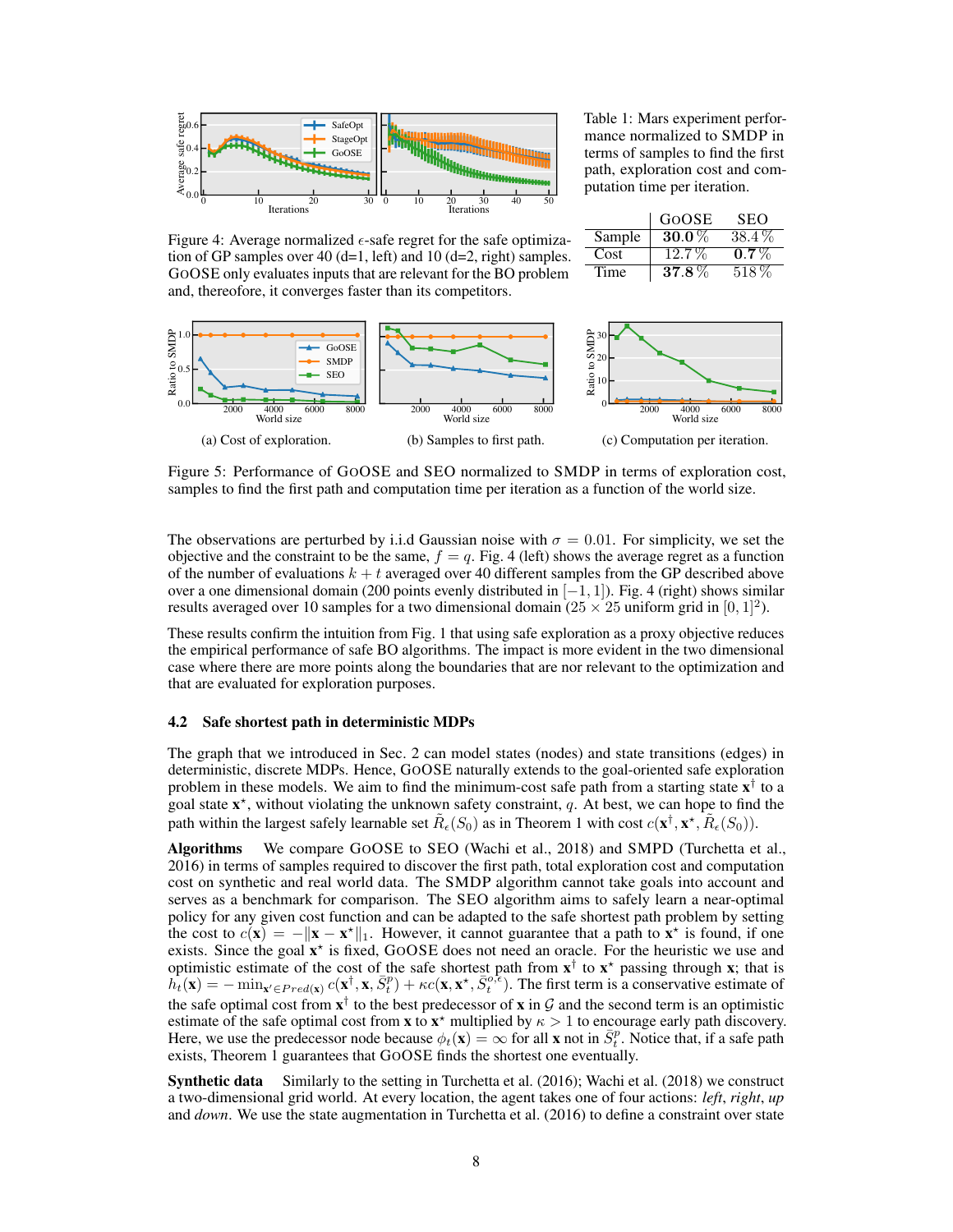transitions. The constraint function is a sample from a GP with mean  $\mu = 0.6$  and RBF kernel with lengthscale  $l = 2$  and variance  $\sigma^2 = 1$ . If the agent takes an unsafe action, it ends up in a failure state, otherwise it moves to the desired adjacent state. We make the constraint independent of the direction of motion, i.e.,  $q(\mathbf{x}, \mathbf{x}') = q(\mathbf{x}', \mathbf{x})$ . We generate 800 worlds by sampling 100 different constraints for square maps with sides of  $20, 30, 40, \cdots, 90$  tiles and a source-target pair for each one.

We show the geometric mean of the performance of SEO and GOOSE relative to SMDP as a function of the world size in Fig. [5.](#page-7-1) Fig. [5b](#page-7-1) shows that GOOSE needs a factor 2.5 fewer samples than SMDP. Fig. [5c](#page-7-1) shows that the overhead to compute the heuristic of GOOSE is negligible, while the solution of the two MDPs  $<sup>1</sup>$  $<sup>1</sup>$  $<sup>1</sup>$  required by SEO is computationally intense. Fig. [5a](#page-7-1) shows that SEO</sup> outperforms GOOSE in terms of cost of the exploration trajectory. This is expected as SEO aims to minimize it, while GOOSE optimizes the sample-efficiency. However, it is easy to modify the heuristic of GOOSE to consider the exploration cost by, for example, reducing the priority of a state based on its distance from the current location of the agent. In conclusion, GOOSE leads to a drastic improvement in performance with respect to the previously known safe exploration strategy with exploration guarantees, SMDP. Moreover, it achieves similar or better performance than SEO while providing exploration guarantees that SEO lacks.

Mars exploration We simulate the exploration of Mars with a rover. In this context, communication delays between the rover and the operator on Earth make autonomous exploration extremely important, while the high degree of uncertainty about the environment requires the agent to consider safety constraints. In our experiment, we consider the *Mars Science Laboratory* [MSL](#page-9-14) [\(2007,](#page-9-14) Sec. 2.1.3), a rover deployed on Mars that can climb a maximum slope of 30◦ . We use Digital Terrain Models of Mars available from [McEwen et al.](#page-9-15) [\(2007\)](#page-9-15).

We use a grid world similar to the one introduced above. The safety constraint is the absolute value of the steepness of the slope between two locations: given two states  $x$  and  $x'$ , the constraint over the state transition is defined as  $q(\mathbf{x}, \mathbf{x}') = |H(\mathbf{x}) - H(\mathbf{x}')|/d(\mathbf{x}, \mathbf{x}')$ , where  $H(\mathbf{x}), H(\mathbf{x}')$  indicate the altitudes at **x** and **x'** respectively and  $d(\mathbf{x}, \mathbf{x}')$  is the distance between them. We set conservatively the safety constraint to  $q(\mathbf{x}, \mathbf{x}') \ge -\tan^{-1}(25^\circ)$ . The step of the grid is 10m. We use square maps from 16 different locations on Mars with sides between 100 and 150 tiles. We generate 64 scenarios by sampling 4 source-target pairs for each map . We model the steepness with a GP with Matérn kernel with  $\nu = 5/2$ . We set the hyperprior on the lengthscale and on the standard deviation to be  $Lognormal(30m, 0.25m^2)$  and  $Lognormal(tan(10^{\circ}), 0.04)$ , respectively. These encode our prior belief about the surface of Mars. Next, we take 1000 noisy measurements at random locations from each map, which, in reality, could come from satellite images, to find a maximum a posteriori estimator of the hyperparameters to fine tune our prior to each site.

In Tab. 1, we show the geometric mean of the performance of SEO and GOOSE relative to SMDP. The results confirm those of the synthetic experiments but with larger changes in performance with respect to the benchmark due to the increased size of the world.

# 5 Conclusion

We presented GOOSE, an add-on module that enables existing interactive machine learning algorithms to safely explore the decision space, without violating *a priori* unknown safety constraints. Our method is provably safe and learns about the safety of decisions suggested by existing, unsafe algorithms. As a result, it is more data-efficient than previous safe exploration methods in practice.

Aknowlegment. This research was partially supported by the Max Planck ETH Center for Learning Systems and by the European Research Council (ERC) under the European Union's Horizon 2020 research and innovation programme grantagreement No 815943.

<span id="page-8-0"></span><sup>1</sup>We use policy iteration. Policy evaluation is performed by solving a sparse linear system with SciPy [\(Virtanen](#page-10-12) [et al., 2019\)](#page-10-12). At iteration t, we initialize policy iteration with the optimal policy from  $t - 1$ .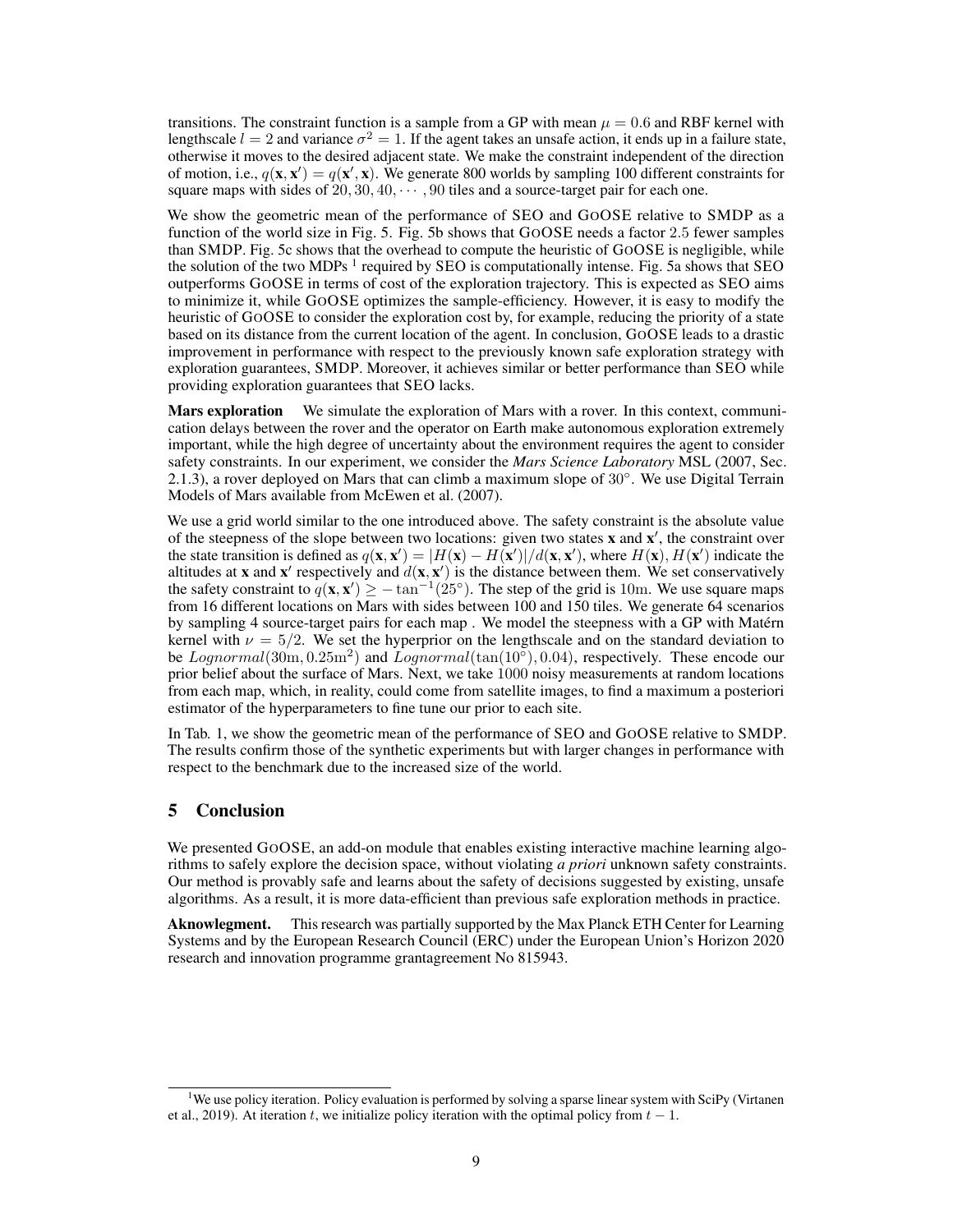#### References

- <span id="page-9-9"></span>Anayo K Akametalu, Jaime F Fisac, Jeremy H Gillula, Shahab Kaynama, Melanie N Zeilinger, and Claire J Tomlin. Reachability-based safe learning with gaussian processes. In *Decision and Control (CDC), 2014 IEEE 53rd Annual Conference on*, pages 1424–1431. IEEE, 2014.
- <span id="page-9-6"></span>Felix Berkenkamp, Andreas Krause, and Angela P Schoellig. Bayesian optimization with safety constraints: safe and automatic parameter tuning in robotics. *arXiv preprint arXiv:1602.04450*, 2016.
- <span id="page-9-11"></span>Felix Berkenkamp, Matteo Turchetta, Angela Schoellig, and Andreas Krause. Safe model-based reinforcement learning with stability guarantees. In *Advances in Neural Information Processing Systems*, pages 908–919, 2017.
- <span id="page-9-8"></span>Erdem Biyik, Jonathan Margoliash, Shahrouz R. Alimo, and Dorsa Sadigh. Efficient and safe exploration in deterministic markov decision processes with unknown transition models. In *Proceedings of the American Control Conference (ACC)*, July 2019.
- <span id="page-9-13"></span>Sayak Ray Chowdhury and Aditya Gopalan. On kernelized multi-armed bandits. In *Proceedings of the 34th International Conference on Machine Learning-Volume 70*, pages 844–853, 2017.
- <span id="page-9-4"></span>Michael A Gelbart, Jasper Snoek, and Ryan P Adams. Bayesian optimization with unknown constraints. In *Proceedings of the Thirtieth Conference on Uncertainty in Artificial Intelligence*, pages 250–259. AUAI Press, 2014.
- <span id="page-9-5"></span>José Miguel Hernández-Lobato, Michael A Gelbart, Ryan P Adams, Matthew W Hoffman, and Zoubin Ghahramani. A general framework for constrained bayesian optimization using informationbased search. *The Journal of Machine Learning Research*, pages 5549–5601, 2016.
- <span id="page-9-10"></span>Torsten Koller, Felix Berkenkamp, Matteo Turchetta, and Andreas Krause. Learning-based model predictive control for safe exploration and reinforcement learning. In *Proc. of the IEEE Conference on Decision and Control (CDC)*, December 2018.
- <span id="page-9-1"></span>Alonso Marco, Felix Berkenkamp, Philipp Hennig, Angela P Schoellig, Andreas Krause, Stefan Schaal, and Sebastian Trimpe. Virtual vs. real: Trading off simulations and physical experiments in reinforcement learning with bayesian optimization. In *Robotics and Automation (ICRA), 2017 IEEE International Conference on*, pages 1557–1563. IEEE, 2017.
- <span id="page-9-15"></span>Alfred S McEwen, Eric M Eliason, James W Bergstrom, Nathan T Bridges, Candice J Hansen, W Alan Delamere, John A Grant, Virginia C Gulick, Kenneth E Herkenhoff, Laszlo Keszthelyi, et al. Mars reconnaissance orbiter's high resolution imaging science experiment (hirise). *Journal of Geophysical Research: Planets*, 112(E5), 2007.
- <span id="page-9-0"></span>Jonas Mockus, Vytautas Tiesis, and Antanas Zilinskas. The application of bayesian methods for seeking the extremum. *Towards global optimization*, (117-129), 1978.
- <span id="page-9-7"></span>Teodor Mihai Moldovan and Pieter Abbeel. Safe exploration in markov decision processes. In *Proceedings of the 29th International Coference on International Conference on Machine Learning*, ICML'12, pages 1451–1458, 2012.
- <span id="page-9-14"></span>MSL. MSL Landing Site Selection User's Guide to Engineering Constraints, 2007. URL [http://marsoweb.nas.nasa.gov/landingsites/msl/memoranda/MSL\\_Eng\\_User\\_](http://marsoweb.nas.nasa.gov/landingsites/msl/memoranda/MSL_Eng_User_Guide_v4.5.1.pdf) [Guide\\_v4.5.1.pdf](http://marsoweb.nas.nasa.gov/landingsites/msl/memoranda/MSL_Eng_User_Guide_v4.5.1.pdf).
- <span id="page-9-2"></span>Martin L Puterman. *Markov decision processes: discrete stochastic dynamic programming*. John Wiley & Sons, 2014.
- <span id="page-9-3"></span>Carl Edward Rasmussen. Gaussian processes in machine learning. In *Advanced lectures on machine learning*, pages 63–71. Springer, 2004.
- <span id="page-9-12"></span>Bernhard Schölkopf and Alexander J Smola. *Learning with kernels: support vector machines, regularization, optimization, and beyond*. MIT press, 2002.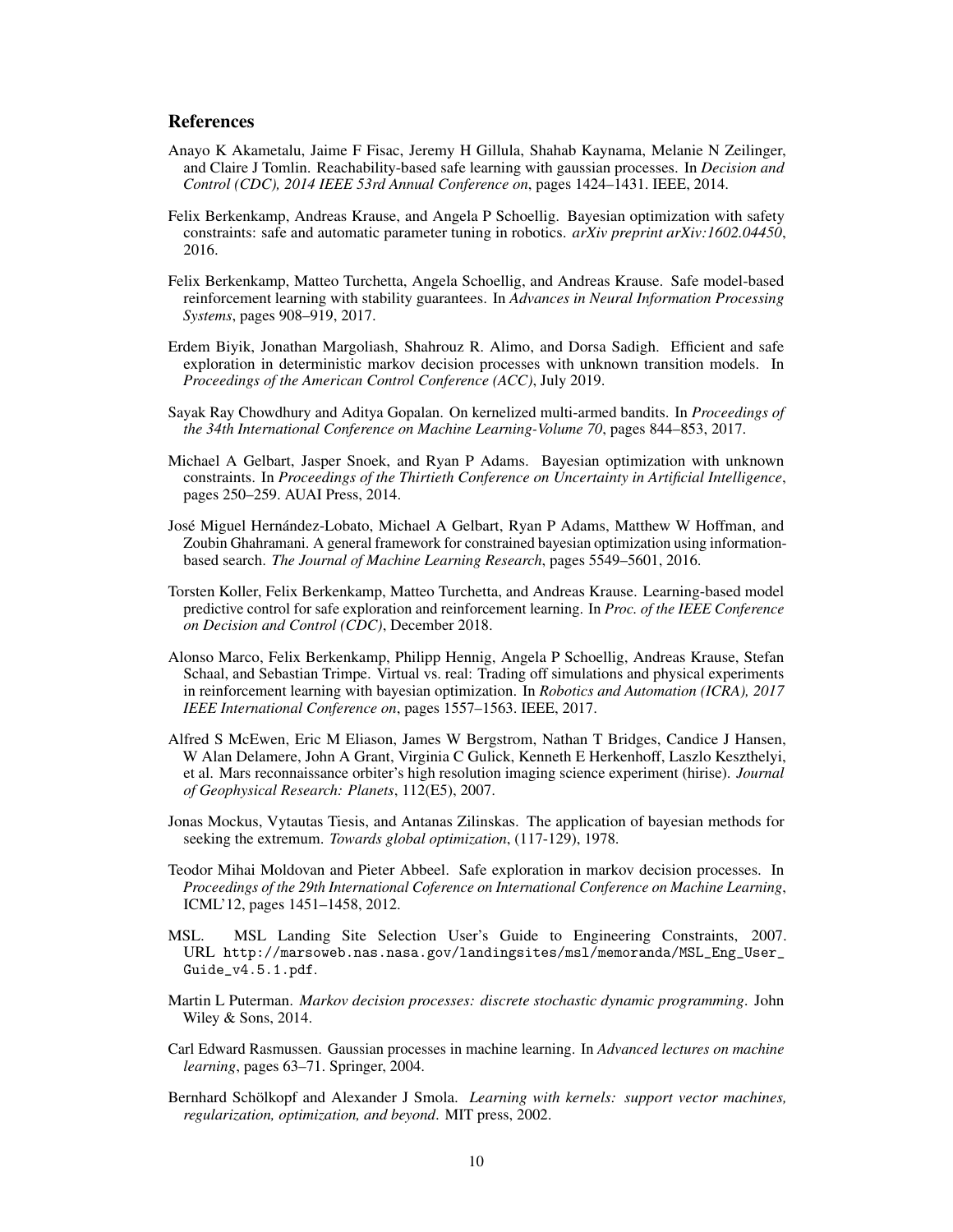- <span id="page-10-6"></span>Jens Schreiter, Duy Nguyen-Tuong, Mona Eberts, Bastian Bischoff, Heiner Markert, and Marc Toussaint. Safe exploration for active learning with gaussian processes. In *Joint European Conference on Machine Learning and Knowledge Discovery in Databases*, pages 133–149. Springer, 2015.
- <span id="page-10-0"></span>Jasper Snoek, Hugo Larochelle, and Ryan P Adams. Practical bayesian optimization of machine learning algorithms. In *Advances in neural information processing systems*, pages 2951–2959, 2012.
- <span id="page-10-2"></span>Niranjan Srinivas, Andreas Krause, Sham Kakade, and Matthias Seeger. Gaussian process optimization in the bandit setting: No regret and experimental design. In *Proceedings of the 27th International Conference on International Conference on Machine Learning*, pages 1015–1022, 2010.
- <span id="page-10-11"></span>Ingo Steinwart and Andreas Christmann. *Support vector machines*. Springer Science & Business Media, 2008.
- <span id="page-10-7"></span>Yanan Sui, Alkis Gotovos, Joel Burdick, and Andreas Krause. Safe exploration for optimization with gaussian processes. In *International Conference on Machine Learning*, pages 997–1005, 2015.
- <span id="page-10-8"></span>Yanan Sui, Vincent Zhuang, Joel W Burdick, and Yisong Yue. Stagewise safe bayesian optimization with gaussian processes. *arXiv preprint arXiv:1806.07555*, 2018.
- <span id="page-10-3"></span>William R Thompson. On the likelihood that one unknown probability exceeds another in view of the evidence of two samples. *Biometrika*, 25:285–294, 1933.
- <span id="page-10-9"></span>Matteo Turchetta, Felix Berkenkamp, and Andreas Krause. Safe exploration in finite markov decision processes with gaussian processes. In *Advances in Neural Information Processing Systems*, pages 4312–4320, 2016.
- <span id="page-10-12"></span>Pauli Virtanen, Ralf Gommers, Travis E. Oliphant, Matt Haberland, Tyler Reddy, David Cournapeau, Evgeni Burovski, Pearu Peterson, Warren Weckesser, Jonathan Bright, Stéfan J. van der Walt, Matthew Brett, Joshua Wilson, K. Jarrod Millman, Nikolay Mayorov, Andrew R. J. Nelson, Eric Jones, Robert Kern, Eric Larson, CJ Carey, ˙Ilhan Polat, Yu Feng, Eric W. Moore, Jake Vand erPlas, Denis Laxalde, Josef Perktold, Robert Cimrman, Ian Henriksen, E. A. Quintero, Charles R Harris, Anne M. Archibald, Antônio H. Ribeiro, Fabian Pedregosa, Paul van Mulbregt, and SciPy 1. 0 Contributors. SciPy 1.0–Fundamental Algorithms for Scientific Computing in Python. *arXiv e-prints*, art. arXiv:1907.10121, Jul 2019.
- <span id="page-10-10"></span>Akifumi Wachi, Yanan Sui, Yisong Yue, and Masahiro Ono. Safe exploration and optimization of constrained mdps using gaussian processes. *Association for the Advancement of Artificial Intelligence*, 2018.
- <span id="page-10-4"></span>Zi Wang and Stefanie Jegelka. Max-value entropy search for efficient bayesian optimization. In *Proceedings of the 34th International Conference on Machine Learning-Volume 70*, pages 3627– 3635. JMLR. org, 2017.
- <span id="page-10-1"></span>Douglas J White. A survey of applications of markov decision processes. *Journal of the operational research society*, pages 1073–1096, 1993.
- <span id="page-10-5"></span>Yifan Wu, Roshan Shariff, Tor Lattimore, and Csaba Szepesvári. Conservative bandits. In *International Conference on Machine Learning*, pages 1254–1262, 2016.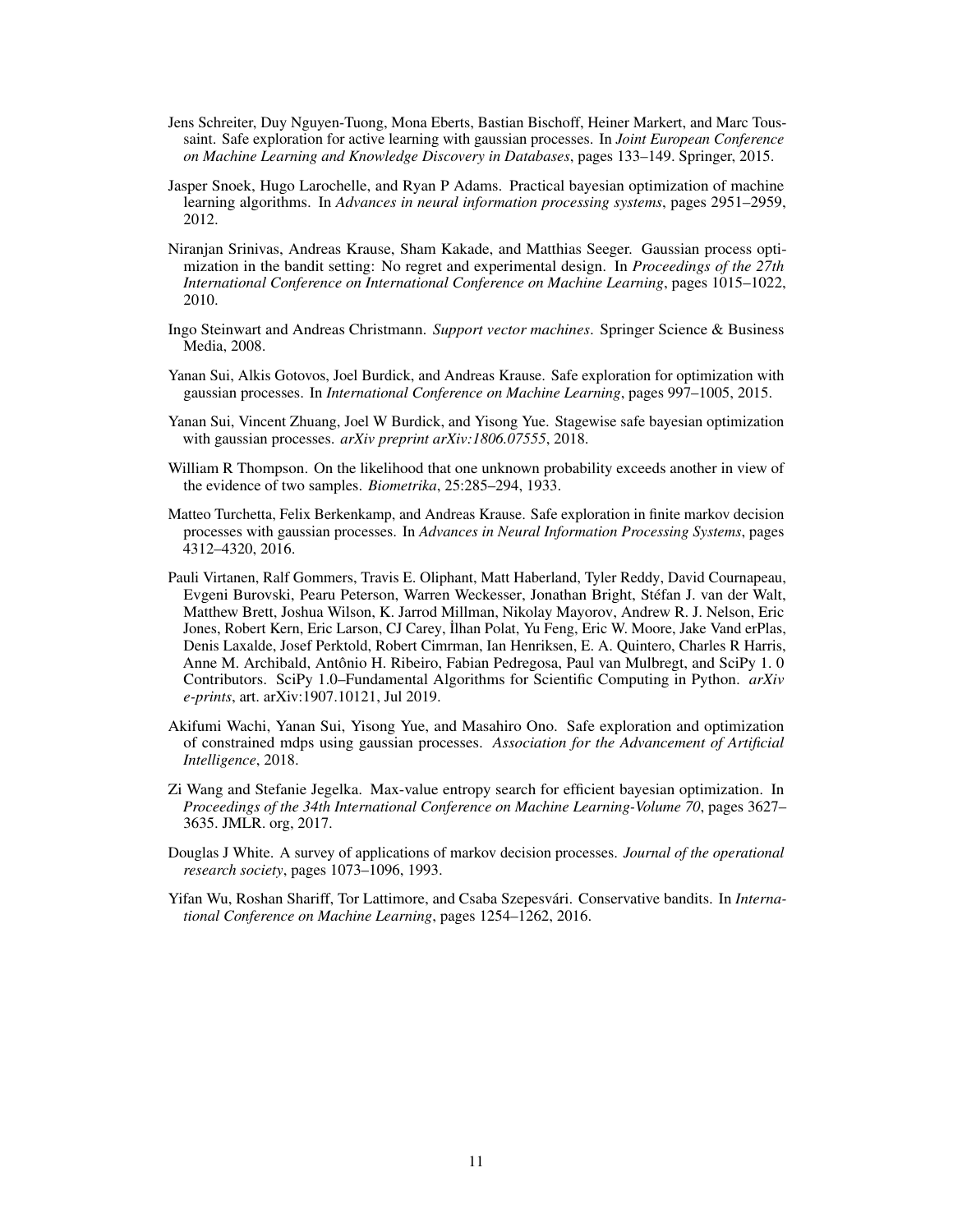In the following we present the proof of our result.

# <span id="page-11-0"></span>A Definitions

For ease of consultation we repeat the relevant definitions here. We denote with  $\mathcal{G} = (\mathcal{D}, E)$  the directed graph describing the dependency among decisions introduced in Sec. [2,](#page-1-1) where  $\hat{D}$  indicates the vertices of the graph, i.e., the decision space of the problem and  $E \subseteq \mathcal{D} \times \mathcal{D}$  denotes the edges. Baseline for safety:

$$
R_{\epsilon}^{\text{safe}}(S) = S \cup \{ \mathbf{x} \in \mathcal{D} \setminus S, |\exists \mathbf{z} \in S : q(\mathbf{z}) - \epsilon - Ld(\mathbf{x}, \mathbf{z}) \ge 0 \},\tag{3}
$$

The ergodicity operator is defined by intersecting the nodes that are reachable from a set  $S$  and the nodes from which we can return to a set  $\overline{S}$  through a path contained in another set S:

$$
R^{\text{reach}}(S) = S \cup \{ \mathbf{x} \in \mathcal{D} \setminus S \mid \exists \mathbf{z} \in S : (\mathbf{z}, \mathbf{x}) \in E \},\tag{4}
$$

$$
R_n^{\text{reach}}(S) = R^{\text{reach}}(R_{n-1}^{\text{reach}}(S)) \text{ with } R_1^{\text{reach}}(S) = R^{\text{reach}}(S),\tag{5}
$$

$$
\tilde{R}^{\text{reach}}(S) = \lim_{n \to \infty} R_n^{\text{reach}}(S),\tag{6}
$$

$$
R^{\text{ret}}(S,\overline{S}) = \overline{S} \cup \{ \mathbf{x} \in S \mid \exists \mathbf{z} \in \overline{S} : (\mathbf{x}, \mathbf{z}) \in E \}
$$
(7)

$$
R_n^{\text{ret}}(S,\overline{S}) = R^{\text{ret}}(S,R_{n-1}^{\text{ret}}(S,\overline{S})), \text{ with } R_1^{\text{ret}}(S,\overline{S}) = R^{\text{ret}}(S,\overline{S}),
$$
(8)

$$
\tilde{R}^{\text{ret}}(S,\overline{S}) = \lim_{n \to \infty} R_n^{\text{ret}}(S,\overline{S}),\tag{9}
$$

$$
R^{\text{ergodic}}(S,\overline{S}) = \tilde{R}^{\text{reach}}(\overline{S}) \cap \tilde{R}^{\text{ret}}(S,\overline{S}).\tag{10}
$$

Here, we repeat the definition of the safe and ergodic baseline introduced by [Turchetta et al.](#page-10-9) [\(2016\)](#page-10-9):

$$
R_{\epsilon}(S) = R_{\epsilon}^{\text{safe}}(S) \cap R^{\text{ergodic}}(R_{\epsilon}^{\text{safe}}(S), S), \tag{11}
$$

$$
R_{\epsilon}^{n}(S) = R_{\epsilon}(R_{\epsilon}^{n-1}(S)) \text{ with } R_{\epsilon}^{1} = R_{\epsilon}(S), \qquad (12)
$$

$$
\overline{R}_{\epsilon}(S) = \lim_{n \to \infty} R_{\epsilon}^{n}(S). \tag{13}
$$

Optimistic and pessimistic constraint satisfaction operators:

$$
o_t^{\epsilon}(S) = \{ \mathbf{x} \in \mathcal{D}, \, |\, \exists \mathbf{z} \in S : u_t(\mathbf{z}) - Ld(\mathbf{x}, \mathbf{z}) - \epsilon \ge 0 \},\tag{14}
$$

$$
p_t^{\epsilon}(S) = \{ \mathbf{x} \in \mathcal{D}, \, |\, \exists \mathbf{z} \in S : l_t(\mathbf{z}) - Ld(\mathbf{x}, \mathbf{z}) - \epsilon \ge 0 \} \tag{15}
$$

Optimistic expansion operator:

$$
O_t^{\epsilon,1}(S) = o_t^{\epsilon}(S) \cap R^{\text{ergodic}}(o_t^{\epsilon}(S), S),\tag{16}
$$

$$
O_t^{\epsilon,n}(S) = o_t^{\epsilon}(O_t^{\epsilon,n-1}(S)) \cap R^{\text{ergodic}}(o_t^{\epsilon}(O_t^{\epsilon,n-1}(S)),S),
$$
\n(17)

$$
\tilde{O}_t^{\epsilon}(S) = \lim_{n \to \infty} O_t^{n,\epsilon}(S) \tag{18}
$$

Pessimistic expansion operators:

$$
P_t^{\epsilon,1}(S) = p_t^{\epsilon}(S) \cap R^{\text{ergodic}}(p_t^{\epsilon}(S), S),\tag{19}
$$

$$
P_t^{\epsilon,n}(S) = p_t^{\epsilon}(P_t^{\epsilon,n-1}(S)) \cap R^{\text{ergodic}}(p_t^{\epsilon}(P_t^{\epsilon,n-1}(S)), S),
$$
\n(20)

$$
\tilde{P}_t^{\epsilon}(S) = \lim_{n \to \infty} P_t^{n,\epsilon}(S) \tag{21}
$$

Pessimistic and optimistic safe and ergodic sets:

$$
\bar{S}_t^{o,\epsilon} = \tilde{O}_t^{\epsilon}(\bar{S}_{t-1}^p)
$$
\n(22)

$$
\bar{S}_t^p = \tilde{P}_t^0(\bar{S}_{t-1}^p),\tag{23}
$$

Points with uncertainty above threshold:

$$
W_t^{\epsilon} = \{ \mathbf{x} \in \bar{S}_t^p : w_t(\mathbf{x}) > \epsilon \}. \tag{24}
$$

Set of decisions with equal priority:

$$
A_t(\alpha) = \{ \mathbf{x} \in \bar{S}_t^{o,\epsilon} \setminus p_t^0(\bar{S}_t^p) : h_t(\mathbf{x}) = \alpha \}
$$
 (25)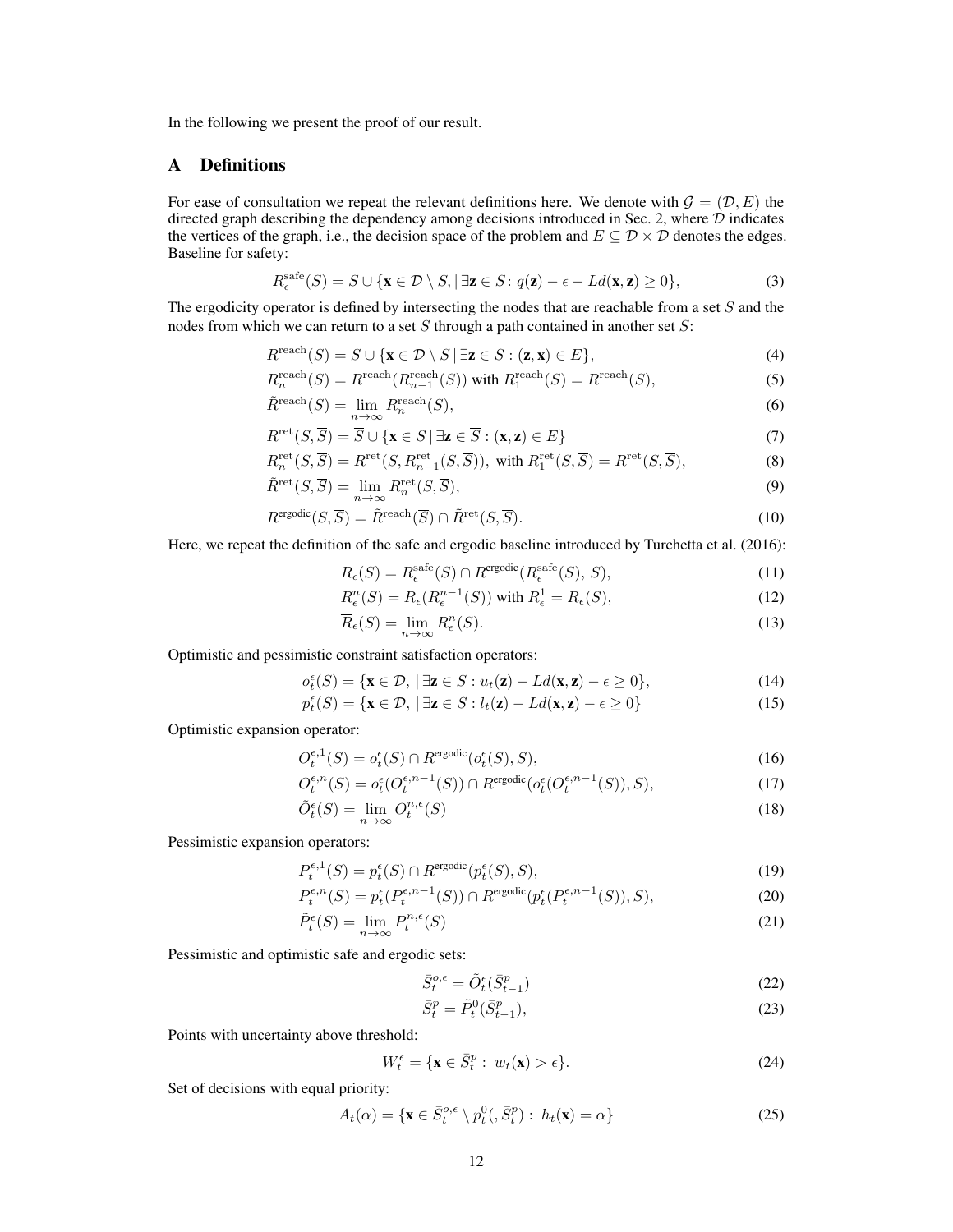Immediate expanders for nodes with priority  $\alpha$ :

$$
G_t^{\epsilon}(\alpha) = \{ \mathbf{x} \in W_t^{\epsilon}, \, |\, \exists \, \mathbf{z} \in A_t(\alpha) \colon u_t(\mathbf{x}) - Ld(\mathbf{x}, \mathbf{z}) \ge 0 \}, \tag{26}
$$

Relevant priority:

$$
\alpha^* = \max \ \alpha, \ \text{s.t.} \ |G_t^{\epsilon}(\alpha)| > 0. \tag{27}
$$

Notice that our definition of  $\bar{S}^p_t$  differs slightly from the one in [Turchetta et al.](#page-10-9) [\(2016\)](#page-10-9) in that we alternate the pessimistic expansion step and the restriction to ergodic nodes until convergence, whereas [Turchetta et al.](#page-10-9) [\(2016\)](#page-10-9) do it only once at each time step. In particular, we have  $\overline{S_t^p}$  =  $\lim_{n\to\infty} P_t^{0,n}(\bar{S}_{t-1}^p)$ , while they use  $\bar{S}_t^p = P_t^{0,1}(\bar{S}_{t-1}^p)$ . In practice, this does not make any difference since it is easy to verify that, by  $t^*$ , i.e., the time by when both GOOSE and the approach in [Turchetta](#page-10-9) [et al.](#page-10-9) [\(2016\)](#page-10-9) are guaranteed to converge in the worst case, the pessimistic ergodic safe sets should be the same for both methods. However, our new definition allows for a more efficient exploration. These new definitions would require us to show again some of the properties that were shown by [Turchetta et al.](#page-10-9) [\(2016\)](#page-10-9) for  $\bar{S}^p$ . However, due to our recursive definition of  $\bar{S}^p$ , it is easy to see that it is possible to show these properties by induction over the index  $n$ . In this case, the lemmas introduced by [Turchetta et al.](#page-10-9) [\(2016\)](#page-10-9) constitute the base case. At this point, it is sufficient to use the induction hypothesis and the monotonicity of the confidence interval shown in Lemma [1](#page-12-0) together with basic properties of the  $R<sup>ergodic</sup>$  operator discussed in Lemma [4](#page-12-1) to prove the induction step. We show how to do this explicitly in Lemma [5.](#page-12-2) However, we do not explicitly repeat this reasoning for every lemma involving  $\overline{S}^p$  and we refer to [Turchetta et al.](#page-10-9) [\(2016\)](#page-10-9) instead.

#### B Preliminary lemmas

This section contains some basic lemmas about the sets defined above that will be used in subsequent sections to prove our main results.

<span id="page-12-0"></span>**Lemma 1.** 
$$
\forall x \in \mathcal{D}, u_{t+1}(x) \leq u_t(x), l_{t+1}(x) \geq l_t(x), w_{t+1}(x) \leq w_t(x).
$$

*Proof.* See Lemma 1 in [Turchetta et al.](#page-10-9) [\(2016\)](#page-10-9).

<span id="page-12-3"></span>**Lemma 2.** *Given*  $S \subseteq R \subseteq \mathcal{D}$  *and*  $\overline{S} \subseteq \overline{R} \subseteq \mathcal{D}$ *, it holds that*  $\tilde{R}^{\text{ret}}(\overline{S}, S) \subseteq \tilde{R}^{\text{ret}}(\overline{R}, R)$ *.* 

*Proof.* See Lemma 7 in [Turchetta et al.](#page-10-9) [\(2016\)](#page-10-9)

**Lemma 3.** *For any*  $S, R \subseteq \mathcal{D}$ , *for any*  $n \geq 1$  *we have*  $R_n^{\text{reach}}(S) \subseteq R_n^{\text{reach}}(R)$ .

We proceed by induction. For  $n = 1$ , we have  $R^{\text{reach}}(S) \subseteq R^{\text{reach}}(R)$  by Lemma 8 by [Turchetta et al.](#page-10-9) [\(2016\)](#page-10-9). For the inductive step, assume  $R_{n-1}^{\text{reach}}(S) \subseteq R_{n-1}^{\text{reach}}(R)$ . Consider  $\mathbf{x} \in R_n^{\text{reach}}(S)$ . We know  $\exists \mathbf{x}' \in R_{n-1}^{\text{reach}}(S) \subseteq R_{n-1}^{\text{reach}}(R), a \in \mathcal{A}(\mathbf{x}')$  such that  $\mathbf{x} = f(\mathbf{x}', a)$ , which implies  $\mathbf{x} \in R_n^{\text{reach}}(R)$ .

<span id="page-12-4"></span>**Corollary 2.** For any  $S, R \subseteq \mathcal{D}$ , we have  $\tilde{R}^{\text{reach}}(S) \subseteq \tilde{R}^{\text{reach}}(R)$ .

<span id="page-12-1"></span>**Lemma 4.** *For any*  $S, R \subseteq \mathcal{D}$  *and*  $\overline{S}, \overline{R} \subseteq \mathcal{D}$ *, we have*  $R^{ergodic}(S, \overline{S}) \subseteq R^{ergodic}(R, \overline{R})$ *.* 

*Proof.* This follows from Lemma [2](#page-12-3) and Corollary [2.](#page-12-4)

<span id="page-12-2"></span>**Lemma 5.** For any  $t \geq 1$ ,  $\bar{S}_0^p \subseteq \bar{S}_t^p \subseteq \bar{S}_{t+1}^p$ .

*Proof.* Lemma 9 in [Turchetta et al.](#page-10-9) [\(2016\)](#page-10-9) allows us to say  $P_t^{0,1}(\bar{S}_{t-1}^p) \subseteq P_{t+1}^{0,1}(\bar{S}_t^p)$ . Thus, we can  $t^{(\mathcal{O}_{t-1})} \subseteq I_{t+1} \cup I_t$ assume  $P_t^{0,n-1}(\bar{S}_{t-1}^p) \subseteq P_{t+1}^{0,n-1}(\bar{S}_t^p)$  as induction hypothesis. Let us consider  $\mathbf{x} \in P_t^{0,n}(\bar{S}_{t-1}^p)$ . We know there exists  $\mathbf{z} \in P_t^{0,n-1}(\bar{S}_{t-1}^p) \subseteq P_{t+1}^{0,n-1}(\bar{S}_t^p)$  such that  $l_t(\mathbf{z}) - Ld(\mathbf{x}, \mathbf{z}) \geq 0$ , which ,by Lemma [1,](#page-12-0) implies  $l_{t+1}(\mathbf{z}) - Ld(\mathbf{x}, \mathbf{z}) \geq 0$ . This means that  $p_t^0(P_{t}^{0,n-1}(\bar{S}_{t-1}^p)) \subseteq p_{t+1}^0(P_{t+1}^{0,n-1}(\bar{S}_{t}^p))$ . Applying Lemma [4,](#page-12-1) we complete the induction step and show  $P_t^{0,n}(\bar{S}_{t-1}^p) \subseteq P_{t+1}^{0,n}(\bar{S}_t^p)$ .

**Lemma 6.** *[\(Chowdhury and Gopalan, 2017,](#page-9-13) Thm. 2) Assume*  $||q||_k^2 \leq B_q$ *, and*  $\sigma$ *-sub-Gaussian noise.* If  $\beta_t^{1/2} = B_q + 4\sigma \sqrt{\gamma_t + 1 + \ln(1/\delta)}$ , then, for all  $t > 0$  and all  $\mathbf{x} \in \mathcal{D}$ ,  $|q(\mathbf{x}) - \mu_{t-1}(\mathbf{x})| \leq$  $\beta_t^{1/2} \sigma_{t-1}(\mathbf{x})$  *holds with probability at least*  $1 - \delta$ *.* 

 $\Box$ 

 $\Box$ 

 $\Box$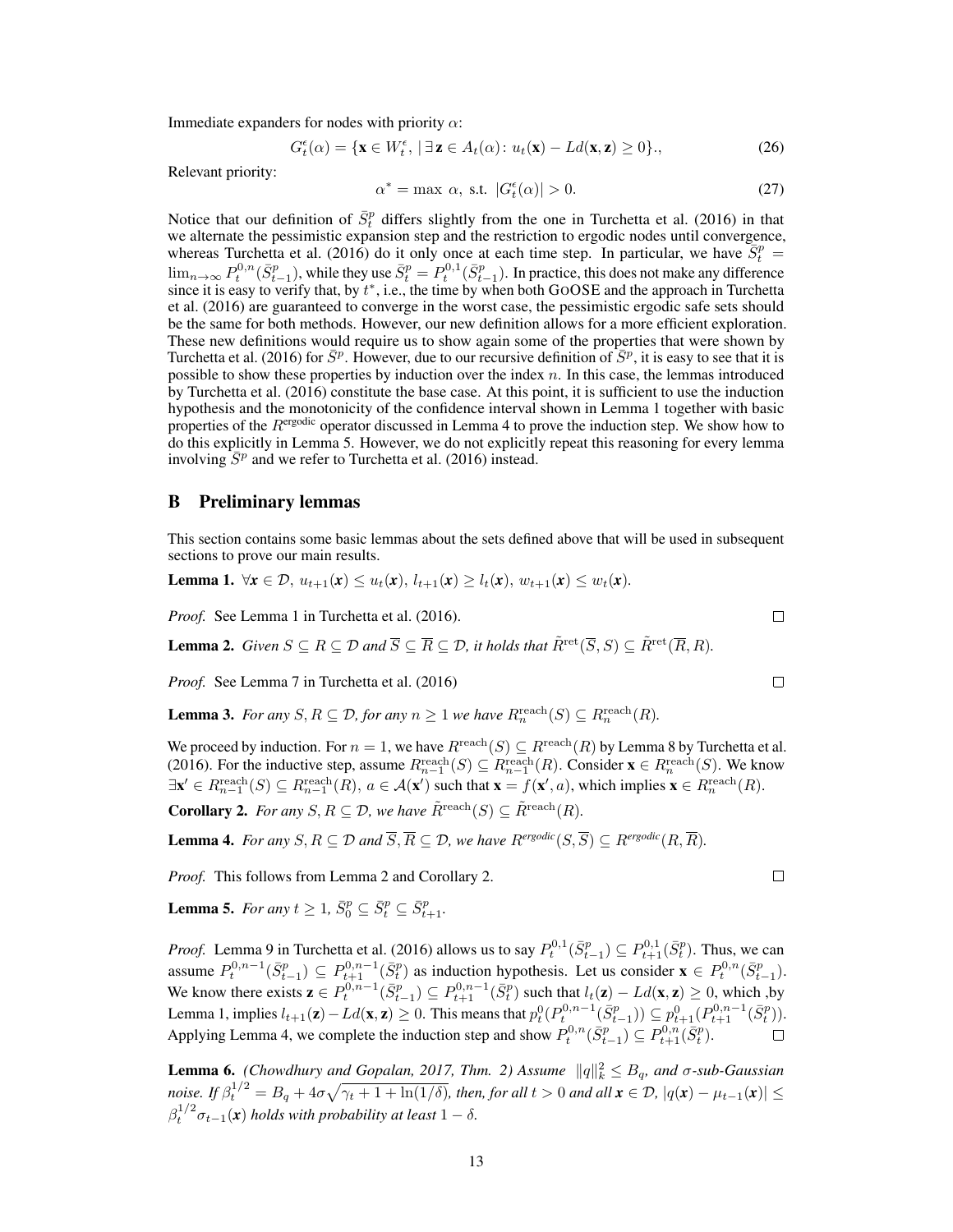*Proof.* See Theorem 2 in [Chowdhury and Gopalan](#page-9-13) [\(2017\)](#page-9-13).

 $\Box$ 

<span id="page-13-3"></span>**Lemma 7.** Let  $\beta_t^{1/2} = B_q + 4\sigma \sqrt{\gamma_t + 1 + \ln(1/\delta)}$  and assume  $||q||_k^2 \leq B_q$ , and  $\sigma$ -sub-Gaussian *noise. Then, for all*  $t > 0$  *and all*  $x \in \mathcal{D}$ *, it holds with probability at least*  $1 - \delta$  *that*  $q(x) \in C_t(x)$ *.* 

*Proof.* See Corollary 1 in [Sui et al.](#page-10-7) [\(2015\)](#page-10-7).

### C Safety

The safety of our algorithm depends on the confidence intervals and on the safe and ergodic set  $\bar{S}_t^p$ . Since these are defined as in [Turchetta et al.](#page-10-9) [\(2016\)](#page-10-9), their safety guarantees carry over to our case.

<span id="page-13-4"></span>Theorem 2. *For any node x along any trajectory induced by Alg. [1](#page-5-1) on the graph* G *we have, with probability at least*  $1 - \delta$ *, that*  $q(\mathbf{x}) \geq 0$ *.* 

*Proof.* See Theorem 2 in [Turchetta et al.](#page-10-9) [\(2016\)](#page-10-9).

## D Completeness

In this section, we develop the core of our theoretical contribution. The analysis in [Turchetta et al.](#page-10-9) [\(2016\)](#page-10-9) bounds the uncertainty of the expanders when the safe set does not change in an interval  $[t_0, t_1]$  without considering the measurements collected prior to  $t_0$ . By considering this information, we extend their worst case sample complexity bound to our more general formulation of the safe exploration problem.

The following lemmas refer to the exploration steps, i.e., when the goal suggested by the oracle  $O$ lies outside of the pessimistic safe and ergodic set (Line [5,](#page-5-7) Alg. [1\)](#page-5-1). Notice that  $t$  denotes the number of constraint evaluations and it differs from the iteration index of the algorithm  $i$ .

The core idea is the following: We bound the number constraint evaluations required at point in the domain to guarantee that its uncertainty is below  $\epsilon$ . We show that, as a consequence, if the safe and ergodic set does not change for long enough all the expanders have uncertainty below  $\epsilon$ . At this point we can either guarantee that the safe set expands or that the whole  $\tilde{R}_{\epsilon}(S_0)$  has been explored. Since the analysis relies on the number of constraint evaluations at each point in the domain, we can evaluate them in any order as long as we exclude those that have an uncertainty below  $\epsilon$ . Therefore, our exploration guarantees hold for any priority function.

In the following, let us denote with  $\mathcal{T}_{t}^{x} = \{\tau_{1}, \cdots, \tau_{j}\}\$  the set of steps where the constraint q is evaluated at **x** by step t. Moreover, we assume, without loss of generality,  $k(\mathbf{x}, \mathbf{x}) \leq 1$ , i.e., we assume bounded variance.

<span id="page-13-2"></span>**Lemma 8.** *For any*  $t \geq 1$  *and for any*  $\mathbf{x} \in \mathcal{D}$ , *it holds that*  $w_t(\mathbf{x}) \leq \sqrt{\frac{C_1 \gamma_t \beta_t}{|\mathcal{T}_t^*|}}$  $\frac{f_1 \gamma_t \beta_t}{|T_t^x|}$ , with  $C_1 =$  $8/\log(1-\sigma^{-2}).$ 

 $\overline{\phantom{a}}$ 

*Proof.*

$$
\mathcal{T}_t^{\mathbf{x}}|w_t^2(\mathbf{x}) \le \sum_{\tau \in \mathcal{T}_t^{\mathbf{x}}} w_\tau^2(\mathbf{x}) \tag{28}
$$

<span id="page-13-0"></span>
$$
\leq \sum_{\tau \in \mathcal{T}_t^*} 4\beta_\tau \sigma_{\tau-1}^2(\mathbf{x}),\tag{29}
$$

$$
\leq \sum_{\tau \leq t} 4\beta_\tau \sigma_{\tau-1}^2(\mathbf{x}),\tag{30}
$$

<span id="page-13-1"></span>
$$
\leq C_1 \gamma_t \beta_t,\tag{31}
$$

with  $C_1 = 8/\log(1 - \sigma^{-2})$ . Here, [\(28\)](#page-13-0) holds because of Lemma [1,](#page-12-0) and [\(31\)](#page-13-1) holds because of Lemma 5.4 by [Srinivas et al.](#page-10-2) [\(2010\)](#page-10-2). □

 $\Box$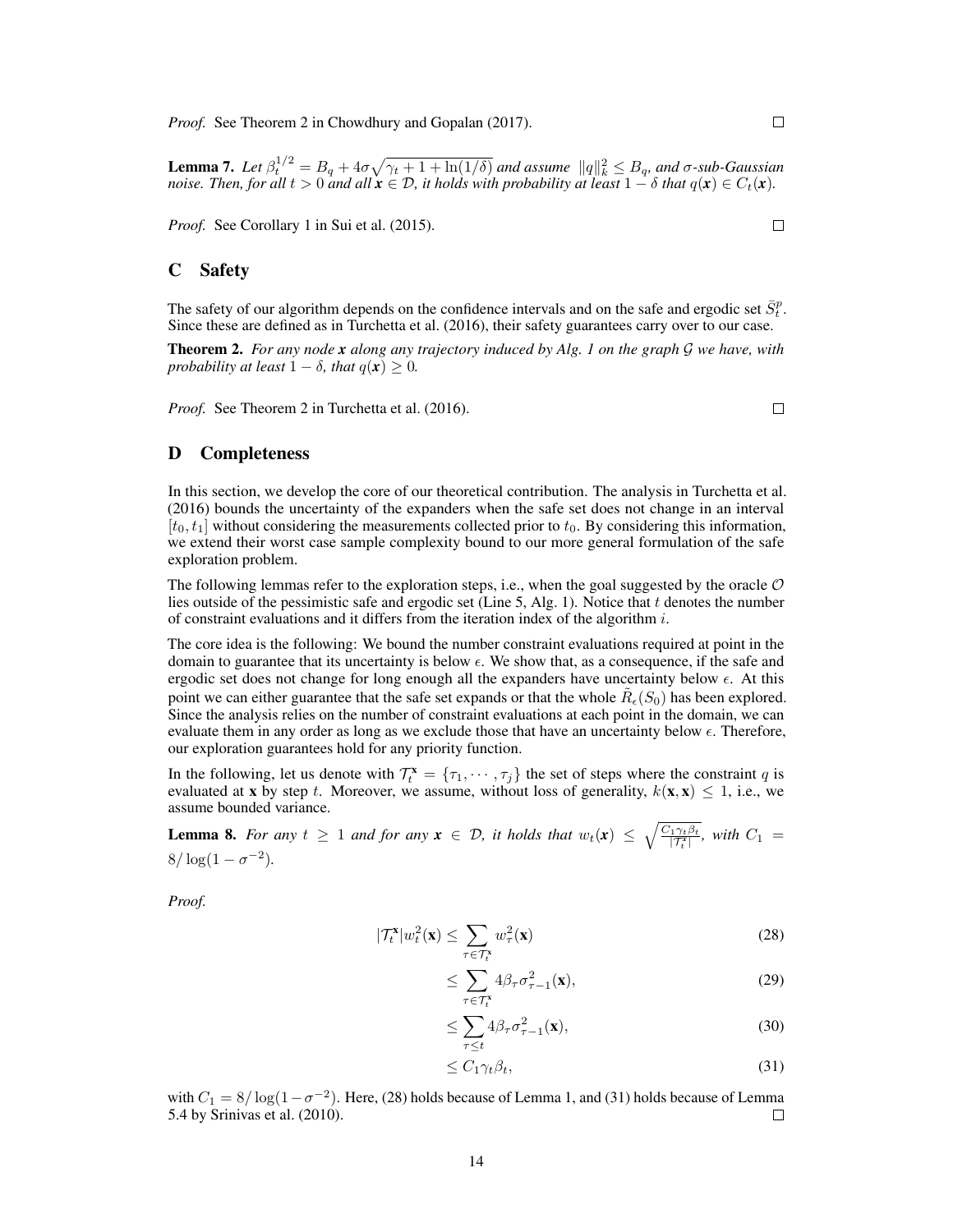For the remainder of the paper, let us denote with  $T_t$  the smallest positive integer such that  $\frac{T_t}{\beta t + T_t \gamma t + T_t} \ge \frac{C_1}{\epsilon^2}$ , with  $C_1 = 8/\log(1 - \sigma^{-2})$  and with  $t^*$  the smallest positive integer such that  $t^* \geq |\tilde{R}_0(S_0)|T_{t^*}.$ 

<span id="page-14-0"></span>**Lemma 9.** For any  $t \le t^*$ , for any  $x \in \mathcal{D}$  such that  $|\mathcal{T}_t^x| \ge T_{t^*}$ , it holds that  $w_t(x) \le \epsilon$ .

*Proof.* Since  $T_t$  is an increasing function of t [\(Sui et al., 2015\)](#page-10-7), we have  $|T_t^*| \geq T_{t^*} \geq T_t$ . Therefore, using Lemma [8](#page-13-2) and the definition of  $T_t$ , we have

$$
w_t(\mathbf{x}) \le \sqrt{\frac{C_1 \gamma_t \beta_t}{T_t}} \le \sqrt{\frac{C_1 \gamma_t \beta_t \epsilon^2}{C_1 \gamma_{t+T_t} \gamma_{t+T_t}}} \le \sqrt{\frac{\gamma_t \beta_t}{\gamma_{t+T_t} \gamma_{t+T_t}}} \epsilon \le \epsilon,
$$
\n(32)

where the last inequality comes from the fact that both  $\beta_t$  and  $\gamma_t$  are increasing functions of t.  $\Box$ 

<span id="page-14-2"></span>**Lemma 10.** For any  $t \leq t^*$ ,  $|\mathcal{T}_t^{\mathbf{x}}| \leq T_{t^*}$ , for any  $\mathbf{x} \in \overline{S}_t^p$ .

*Proof.* According to Line [6](#page-5-10) of Alg. [2,](#page-5-2) we only evaluate the constraint at points  $\mathbf{x} \in \mathcal{D}$  if  $w_t(\mathbf{x}) > \epsilon$ . From Lemma [9](#page-14-0) we know that  $|T_t^{\mathbf{x}}| = T_{t^*} \implies w_t(\mathbf{x}) \leq \epsilon$ . Thus, if  $|T_t^{\mathbf{x}}| = T_{t^*}$ , x is not evaluated anymore, which means that  $|\mathcal{T}_{t}^{x}|$  cannot grow any further.

<span id="page-14-1"></span>**Lemma 11.**  $\forall t \geq 0$ ,  $\overline{S}_t^p \subseteq \overline{R}_0(S_0)$  *with probability at least*  $1 - \delta$ .

*Proof.* See Lemma 22 in [Turchetta et al.](#page-10-9) [\(2016\)](#page-10-9).

 $\Box$ 

 $\Box$ 

The following lemma bounds the uncertainty of the points sampled by GOOSE when the set of safe and ergodic points does not increase.

<span id="page-14-3"></span>**Lemma 12.** For any  $t \le t^*$ , let  $\tau_t = |\bar{S}_t^p|T_{t^*}$ , if  $\bar{S}_t^p = \bar{S}_{\tau_t}^p$ , then  $w_{\tau_t}(\mathbf{x}) \le \epsilon$  for all  $\mathbf{x} \in \bigcup_{\alpha} G_{\tau_t}^{\epsilon}(\alpha)$ .

*Proof.* First, we notice that

$$
\sum_{\mathbf{x} \in \bar{S}_{\tau_t}^p} |\mathcal{T}_{\tau_t}^{\mathbf{x}}| = \tau_t = |\bar{S}_t^p| T_{t^*} = |\bar{S}_{\tau_t}^p| T_{t^*},
$$
\n(33)

where the first equality comes from the fact that the sum of the number of constraint observations in  $\tau_t$  time steps is equal to  $\tau_t$ , the second comes from the definition of  $\tau_t$  and the third comes from the assumption that  $\vec{S}_t^p = \vec{S}_{\tau_t}^p$ . This allows us to say that, for all  $\mathbf{x} \in \vec{S}_{\tau_t}^p$ 

$$
\sum_{\mathbf{z}\in\bar{S}_{\tau_t}^p\backslash\{\mathbf{x}\}}|\mathcal{T}_{\tau_t}^{\mathbf{z}}| = |\bar{S}_{\tau_t}^p|T_{t^*} - |\mathcal{T}_{\tau_t}^{\mathbf{x}}|.\tag{34}
$$

Moreover, we have  $\tau_t = |\bar{S}_t^p| T_{t^*} \leq |\tilde{R}_0(S_0)| T_{t^*} \leq t^*$  by definition of  $t^*$  and  $\tau_t$  and Lemma [11.](#page-14-1) Therefore, by Lemma [10](#page-14-2) we know that  $T_{t^*} \geq |T_{\tau_t}^{\mathbf{x}}|$  for all  $\mathbf{x} \in \bar{S}_{\tau_t}^p$ . Now we show by contradiction that  $T_{t^*} = |T_{\tau_t}^{\mathbf{x}}|$  for all  $\mathbf{x} \in \bar{S}_{\tau_t}^p$ . Assume this is not the case, i.e., there is  $\mathbf{x} \in \bar{S}_{\tau_t}^p$  such that  $T_{t^*} > |T_{\tau_t}^{\mathbf{x}}|$ . We have

$$
(|\bar{S}_{\tau_t}^p| - 1)T_{t^*} \ge \sum_{\mathbf{z} \in \bar{S}_{\tau_t}^p \setminus \{\mathbf{x}\}} |\mathcal{T}_{\tau_t}^{\mathbf{z}}| = |\bar{S}_{\tau_t}^p| |T_{t^*} - |\mathcal{T}_{\tau_t}^{\mathbf{x}}| > |\bar{S}_{\tau_t}^p| |T_{t^*} - T_{t^*} = (|\bar{S}_{\tau_t}^p| - 1)T_{t^*}, \tag{35}
$$

which is a contradiction and proves our claim that  $T_{t^*} = | \mathcal{T}_{\tau_t}^{\mathbf{x}} |$  for all  $\mathbf{x} \in \bar{S}_{\tau_t}^p$ . Therefore, by Lemma [9,](#page-14-0)  $w_{\tau_t}(\mathbf{x}) \leq \epsilon$  for all  $\mathbf{x} \in \bar{S}_{\tau_t}^p$ . This proves our claim since  $\cup_{\alpha} G_{\tau_t}^{\epsilon}(\alpha) \subseteq \bar{S}_{\tau_t}^p$ .  $\Box$ 

**Lemma 13.** For any  $t \geq 1$ ,  $\overline{R}_{\epsilon}(S_0) \setminus \overline{S}_t^p \neq \emptyset$ , then,  $R_{\epsilon}(\overline{S}_t^p) \setminus \overline{S}_t^p \neq \emptyset$ .

*Proof.* See Lemma 20 in [Turchetta et al.](#page-10-9) [\(2016\)](#page-10-9).

<span id="page-14-4"></span>**Lemma 14.** For any  $t \le t^*$ , if  $\tilde{R}_{\epsilon}(S_0) \setminus \bar{S}_t^p \neq \emptyset$ , then  $\bar{S}_t^p \subset \bar{S}_{|\hat{S}_t|T_{t^*}}^p$  with probability at least  $1 - \delta$ .

*Proof.* This proof is analogous to Lemma 21 in [Turchetta et al.](#page-10-9) [\(2016\)](#page-10-9) where we use our Lemma [12](#page-14-3) rather than their Lemma 19 to bound the uncertainty of the expanders.  $\Box$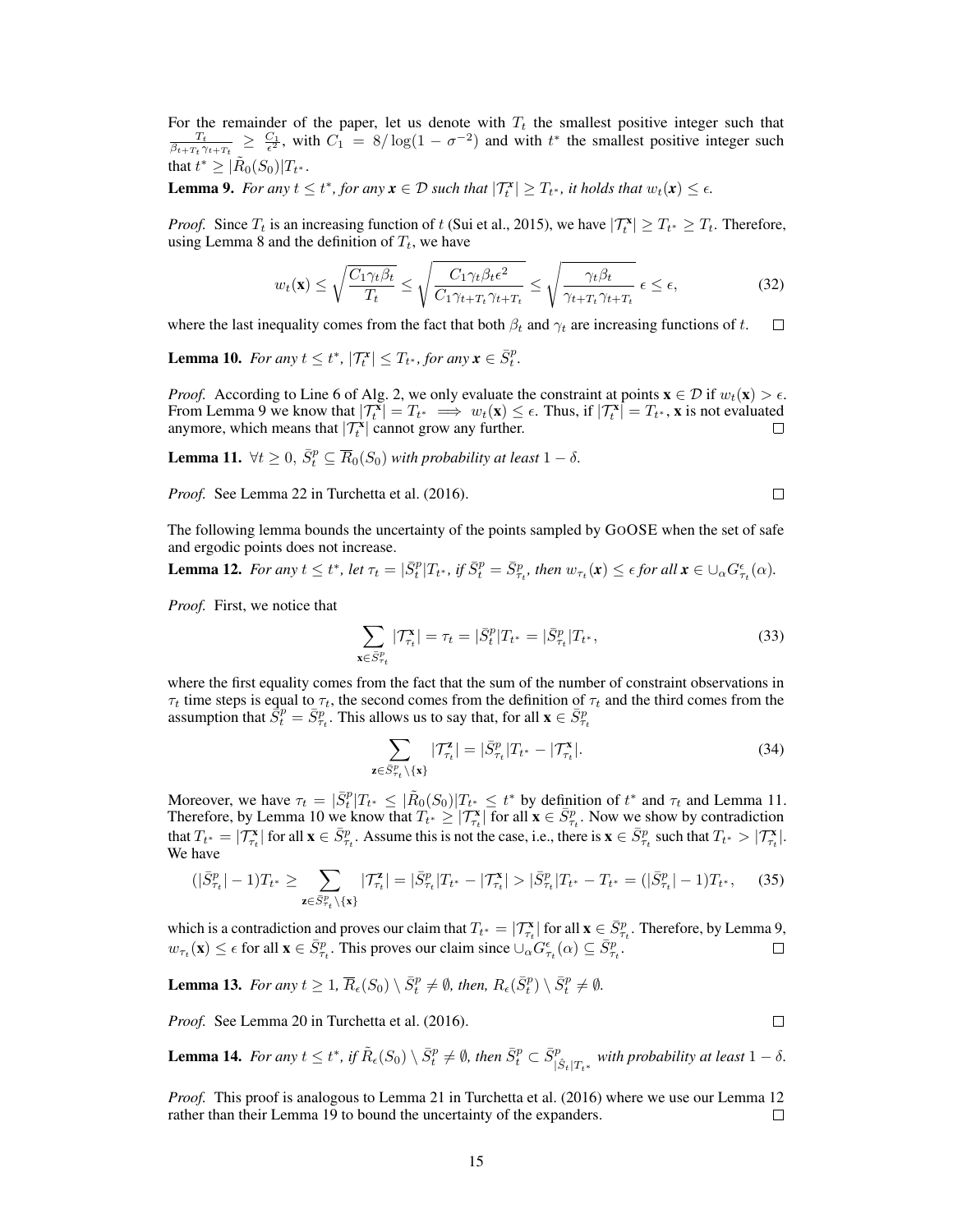<span id="page-15-0"></span>**Lemma 15.** *There exists*  $t \leq t^*$  *such that*  $\tilde{R}_{\epsilon}(S_0) \subseteq \bar{S}_t^p$  *with probability at least*  $1 - \delta$ *.* 

*Proof.* For the sake of contradiction, assume this is not the case and that  $\forall t \leq t^*$  holds that  $\tilde{R}_{\epsilon}(S_0) \setminus \bar{S}^p_t \neq \emptyset$ . For all  $i \geq 1$  define  $\tau_i = |\bar{S}^p_{\tau_{i-1}}|T_{t^*}$  with  $\tau_0 = 0$ . We know that  $\tau_i \leq t^*$  for all  $i$ because of Lemma [11](#page-14-1) and that  $\tau_0 \leq \tau_1 \leq \cdots$  because of Lemma [5.](#page-12-2) Therefore, Lemma [14](#page-14-4) implies that  $\overline{\tilde{S}_0^p} \subset \overline{\tilde{S}_2^p} \subset \overline{\tilde{S}_2^p} \subset \cdots$ . In general, this means that  $|\overline{\tilde{S}_7^p}| \geq |\overline{S}_0^p| + i$  for all we set  $i = |\tilde{R}_0(S_0) \setminus S_0| + 1$  we get that  $|\bar{S}_{\tau_i}^p| \geq |\bar{S}_0^p| + |\tilde{R}_0(S_0) \setminus S_0| + 1 = |\tilde{R}_0(S_0)| + 1 > |\tilde{R}_0(S_0)|$ . This is a contradiction because of Lemma [11.](#page-14-1)

<span id="page-15-1"></span>**Lemma 16.** *There is*  $t \le t^*$  *such that*  $\tilde{R}_{\epsilon}(S_0) \subseteq \overline{S}_t^p \subseteq \overline{R}_0(S_0)$  *with probability at least*  $1 - \delta$ *.* 

*Proof.* The lemma follows directly from Lemmas [11](#page-14-1) and [15.](#page-15-0)

 $\Box$ 

**Lemma 17.**  $\bar{S}_{t^*}^{o,\epsilon} \subseteq \bar{S}_{t^*}^p$ .

*Proof.* Since the optimistic and ergodic and safe set is defined recursively, we will prove this claim by induction. Similarly to Lemma [12,](#page-14-3) we start by noticing that, for every  $\mathbf{x} \in \overline{S}_{t^*}^p$ , we have:

$$
\sum_{\mathbf{x} \in \bar{S}_{t^*}^p} |\mathcal{T}_{t^*}^{\mathbf{x}}| = t^* \ge |\tilde{R}_0(S_0)| T_{t^*},
$$
\n(36)

$$
\implies \sum_{\mathbf{z}\in\bar{S}_{t^*}^p\setminus\mathbf{x}}|T_{t^*}^{\mathbf{z}}|\geq |\tilde{R}_0(S_0)|T_{t^*}-|T_{t^*}^{\mathbf{x}}|\geq |\bar{S}_{t^*}^p|T_{t^*}-|T_{t^*}^{\mathbf{x}}|.\tag{37}
$$

Lemma [10](#page-14-2) allows us to say  $|T_{t^*}^{\mathbf{x}}| \leq T_{t^*}$  for all  $\mathbf{x} \in \overline{S}_{t^*}^p$ . We show by contradiction that  $|T_{t^*}^{\mathbf{x}}| = T_{t^*}$ for all  $\mathbf{x} \in \overline{S}_{t^*}^p$ . Assume this is not the case and that we have  $\mathbf{x} \in \overline{S}_{t^*}^p$  such that  $|\mathcal{T}_{t^*}^{\mathbf{x}}| < \overline{T}_{t^*}$ .

$$
(|\bar{S}_{t^*}^p| - 1)T_{t^*} \ge \sum_{\mathbf{z} \in \bar{S}_{t^*}^p \setminus \{\mathbf{x}\}} |\mathcal{T}_{t^*}^{\mathbf{z}}| \ge |\bar{S}_{t^*}^p| |T_{t^*} - |\mathcal{T}_{t^*}^{\mathbf{x}}| > |\bar{S}_{t^*}^p| |T_{t^*} - T_{t^*} = (|\bar{S}_{t^*}^p| - 1)T_{t^*}, \tag{38}
$$

which is a contradiction and proves that  $|T_{t*}^{\mathbf{x}}| = T_{t*}$  for all  $\mathbf{x} \in \overline{S}_{t}^p$ . Therefore, by Lemma [9,](#page-14-0) we know that  $w_{t*}(\mathbf{x}) \leq \epsilon$  for any  $\mathbf{x} \in \overline{S}_{t^*}^p$ . Now consider  $\mathbf{x} \in \sigma_t^{\epsilon}(\overline{S}_{t^*-1}^p)$ . We know that there is  $\mathbf{z} \in \overline{S}_{t^*-1}^p \subseteq \overline{S}_{t^*}^p$  such that  $u_{t^*}(z) - Ld(\mathbf{x}, z) - \epsilon \geq 0$ . Since  $w_{t^*}(z) \leq \epsilon$ , we know that  $l_{t^*}(\mathbf{z}) - L d(\mathbf{x}, \mathbf{z}) \ge 0$ , i.e.,  $\mathbf{x} \in p_{t^*}^0(\bar{S}_{t^*-1}^p)$ . Using Lemma [4,](#page-12-1) we can say  $O_{t^*}^{\epsilon,1}(\bar{S}_{t^*-1}^p) \subseteq P_{t^*}^{0,1}(\bar{S}_{t^*-1}^p)$ . Now, we can make the following induction hypothesis:  $O_{t^*}^{\epsilon,n-1}(\bar{S}_{t^*-1}^p) \subseteq P_{t^*}^{0,n-1}(\bar{S}_{t^*-1}^p)$ . Consider  $\mathbf{x} \in O_{t^*}^{\epsilon}(\bar{S}_{t^*-1}^p)$ , we know there is  $\mathbf{z} \in O_{t^*}^{\epsilon,n-1}(\bar{S}_{t^*-1}^p) \subseteq P_{t^*}^{0,n-1}(\bar{S}_{t^*-1}^p) \subseteq \bar{S}_{t^*}^p$  (where the first inclusion comes from the induction hypothesis and the second by definition of the safe set), such that  $u_{t^*}(\mathbf{z}) - Ld(\mathbf{x}, \mathbf{z}) - \epsilon \geq 0$ . Since  $w_{t^*}(\mathbf{z}) \leq \epsilon$ , we know that  $l_{t^*}(\mathbf{z}) - Ld(\mathbf{x}, \mathbf{z}) \geq 0$ , i.e.,  $\mathbf{x} \in p_{t^*}^0(P_{t^*}^{0,n-1}(\bar{S}_{t^*-1}^p))$ . We can apply Lemma [4](#page-12-1) again to complete the induction step and show  $O_{t^*}^{\epsilon,n}(\bar{S}_{t^*-1}^p) \subseteq P_{t^*}^{0,n}(\bar{S}_{t^*-1}^p)$  and, therefore,  $\bar{S}_{t^*}^{o,\epsilon} \subseteq \bar{S}_{t^*}^p$ .

<span id="page-15-2"></span>**Lemma 18.** *For every*  $t \geq 0$ *, we have*  $\tilde{R}_{\epsilon}(S_0) \subseteq \bar{S}_t^{o,\epsilon}$ *.* 

*Proof.* We will show this claim with a proof by induction. Let us consider  $\mathbf{x} \in R_{\epsilon}(S_0)$ . We know there is a  $z \in S_0$  such that  $q(z) - Ld(x, z) - \epsilon \ge 0$ . By Lemma [7,](#page-13-3) we know this means  $u_t(\mathbf{z}) - Ld(\mathbf{x}, \mathbf{z}) - \epsilon \geq 0$  for all  $t \geq 0$ . Therefore,  $R_{\epsilon}^{\text{safe}}(S_0) \subseteq o_t^{\epsilon}(S_0) \subseteq o_t^{\epsilon}(\bar{S}_{t-1}^p)$  since  $S_0 \subseteq \bar{S}_{t-1}^p$ for all  $t \ge 1$  by Lemma [5.](#page-12-2) Lemma [4](#page-12-1) allows us to say that  $R_{\epsilon}(S_0) \subseteq O_t^{\epsilon}(\overline{S}_{t-1}^p)$ . As induction hypothesis, we can assume  $R_{\epsilon}^{n-1}(S_0) \subseteq O_{t}^{\epsilon,n-1}(\bar{S}_{t-1}^p)$ . Consider  $\mathbf{x} \in R_{\epsilon}^n(S_0)$ . We know there is  $\mathbf{z} \in R_{\epsilon}^{n-1}(S_0) \subseteq O_{t}^{\epsilon, n-1}(\bar{S}_{t-1}^p)$  such that  $q(\mathbf{z}) - L d(\mathbf{x}, \mathbf{z}) - \epsilon \geq 0$  which, by Lemma [7,](#page-13-3) means that  $u_t(\mathbf{z}) - Ld(\mathbf{x}, \mathbf{z}) - \epsilon \geq 0$  for all  $t \geq 0$ . Therefore,  $R_{\epsilon}^{\text{safe}}(R_{\epsilon}^{n-1}(S_0)) \subseteq o_t^{\epsilon}(O_t^{\epsilon, n-1}(\bar{S}_{t-1}^p))$ . Using Lemma [4,](#page-12-1) we can say  $R_{\epsilon}^n(S_0) \subseteq O_{t}^{\epsilon,n}(\bar{S}_{t-1}^p)$ , which completes the induction step and concludes the proof.  $\Box$